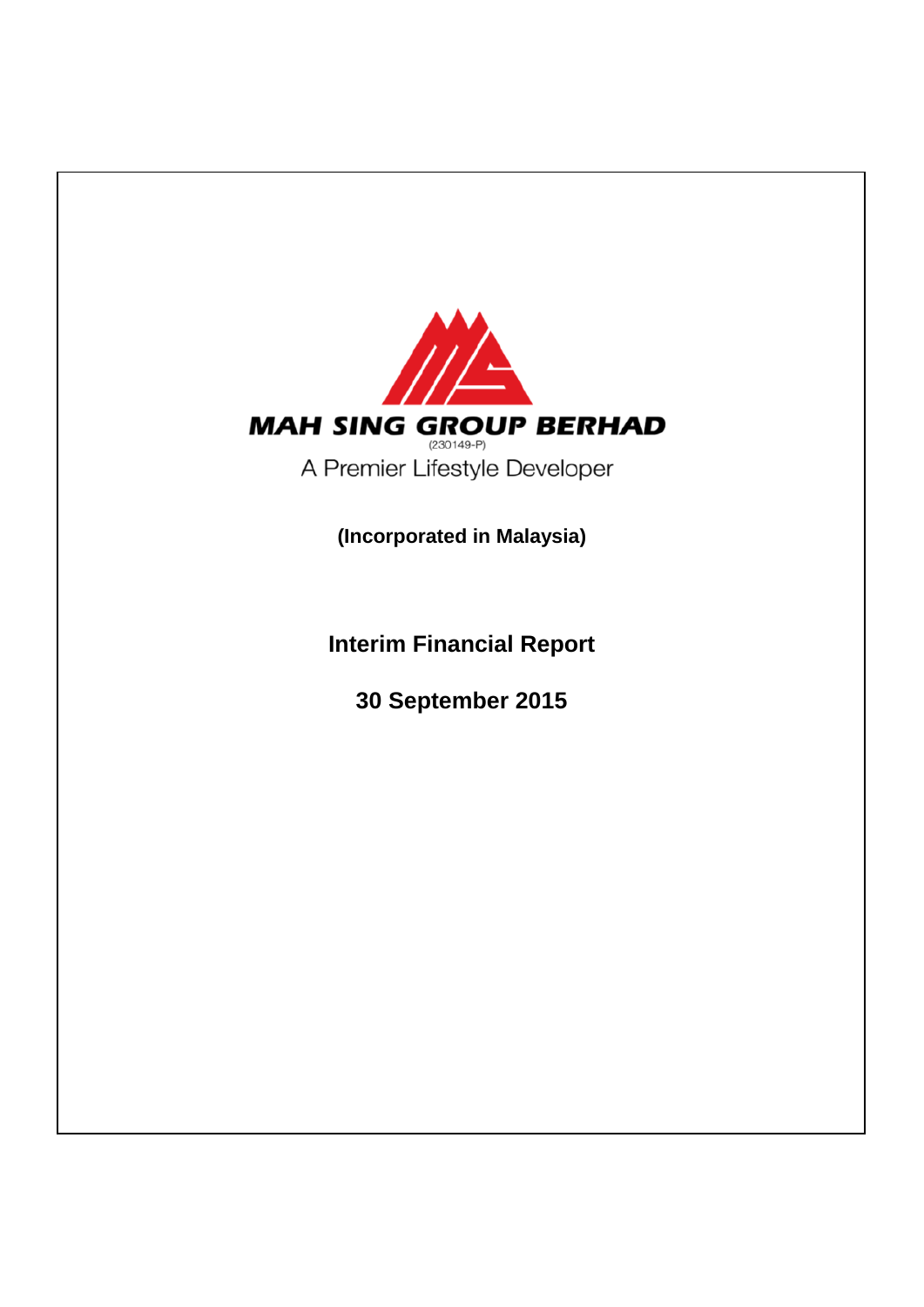**MAH SING GROUP BERHAD**

**Company No.: 230149-P (Incorporated in Malaysia)**

# **Interim Financial Report - 30 September 2015**

|                                                                                                    | Page No.     |
|----------------------------------------------------------------------------------------------------|--------------|
| <b>Condensed Consolidated Statement Of Financial Position</b>                                      |              |
| <b>Condensed Consolidated Statement Of Profit Or Loss</b>                                          | $\mathbf{2}$ |
| <b>Condensed Consolidated Statement Of Profit Or Loss and</b><br><b>Other Comprehensive Income</b> | 3            |
| <b>Condensed Consolidated Statement Of Changes In Equity</b>                                       | $4 - 5$      |
| <b>Condensed Consolidated Statement Of Cash Flows</b>                                              | $6 - 7$      |
| <b>Notes To The Interim Financial Report</b>                                                       | 8 - 23       |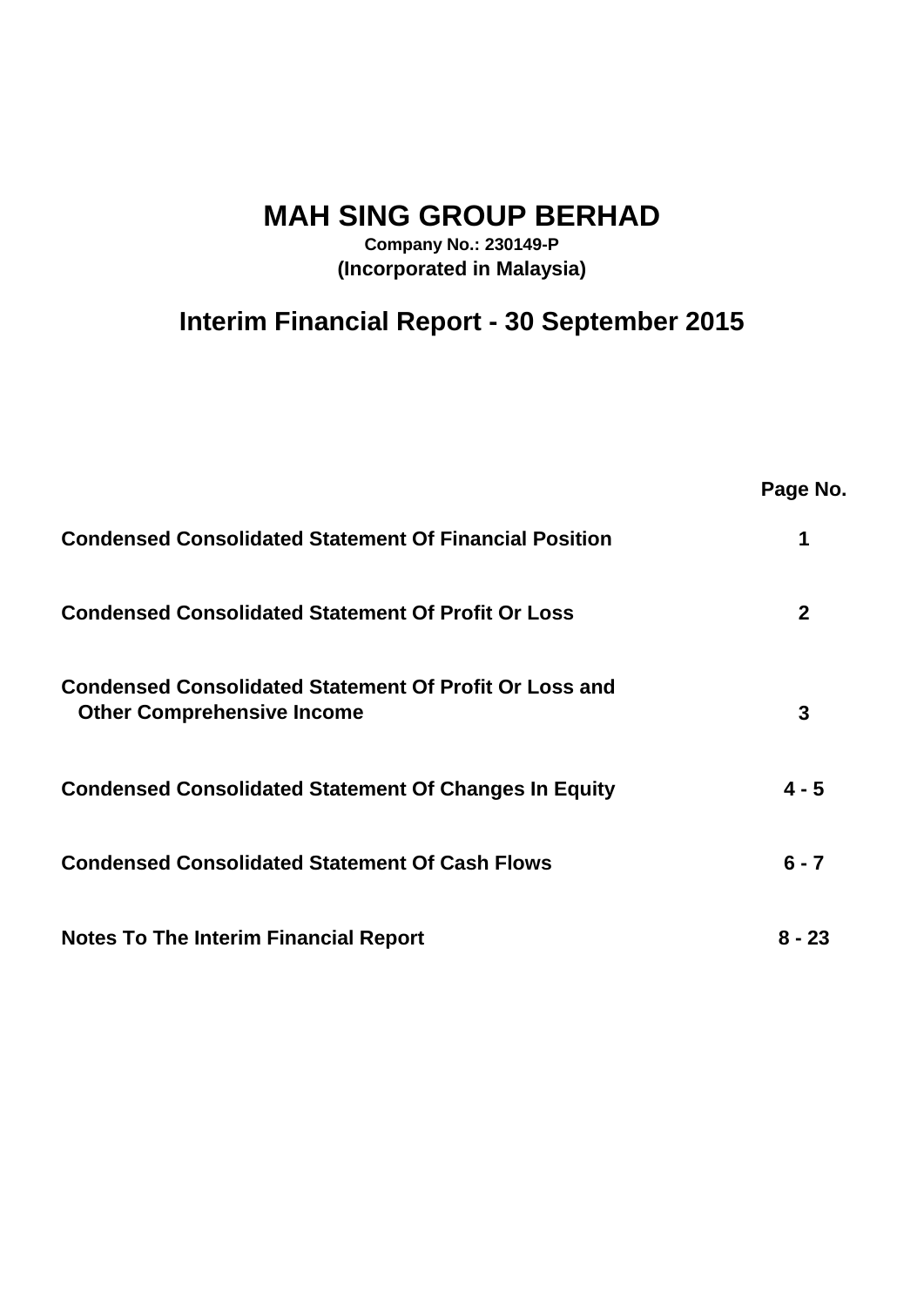## **CONDENSED CONSOLIDATED STATEMENT OF FINANCIAL POSITION**

**As at 30 September 2015**

| (The figures have not been audited)                                  |               | (Restated)    | (Restated)    |
|----------------------------------------------------------------------|---------------|---------------|---------------|
|                                                                      | <b>AS AT</b>  | AS AT         | AS AT         |
|                                                                      | 30/09/2015    | 31/12/2014    | 01/01/2014    |
|                                                                      | <b>RM'000</b> | <b>RM'000</b> | <b>RM'000</b> |
| <b>ASSETS</b>                                                        |               |               |               |
| <b>Non-Current Assets</b>                                            |               |               |               |
| Property, plant and equipment                                        | 111,021       | 115,272       | 114,146       |
| Prepaid lease payments                                               | 6,911         | 6,937         | 7,173         |
| Investment properties                                                | 157,140       | 116,123       | 86,194        |
| Land held for property development                                   | 1,006,185     | 927,450       | 543,794       |
| Intangible assets                                                    | 6,227         | 7,353         | 11,499        |
| Deferred tax assets                                                  | 85,514        | 68,581        | 75,113        |
|                                                                      | 1,372,998     | 1,241,716     | 837,919       |
| <b>Current Assets</b>                                                |               |               |               |
| Property development costs                                           | 2,538,952     | 2,466,058     | 2,262,495     |
| Inventories                                                          | 142,892       | 158,923       | 76,097        |
| Trade and other receivables                                          | 1,065,566     | 818,338       | 581,748       |
| <b>Current tax assets</b>                                            | 6,897         | 2,139         | 6,545         |
| Deposits, cash and bank balances                                     | 1,333,830     | 639,176       | 822,290       |
|                                                                      | 5,088,137     | 4,084,634     | 3,749,175     |
| <b>TOTAL ASSETS</b>                                                  | 6,461,135     | 5,326,350     | 4,587,094     |
|                                                                      |               |               |               |
| <b>EQUITY AND LIABILITIES</b>                                        |               |               |               |
| <b>Equity Attributable to Ordinary Equity Holders of the Company</b> |               |               |               |
| Share capital                                                        | 1,204,709     | 738,055       | 706,807       |
| Share premium                                                        | 540,810       | 394,557       | 331,716       |
| Other reserves                                                       | 87,052        | 65,700        | 79,743        |
| Retained earnings                                                    | 1,189,285     | 1,090,521     | 836,983       |
|                                                                      | 3,021,856     | 2,288,833     | 1,955,249     |
| <b>Perpetual Sukuk</b>                                               | 540,000       |               |               |
| <b>Non-Controlling Interests</b>                                     | 8,152         | 9,682         | 10,987        |
| <b>Total Equity</b>                                                  | 3,570,008     | 2,298,515     | 1,966,236     |
|                                                                      |               |               |               |
| <b>Non-Current Liabilities</b>                                       |               |               |               |
| Redeemable convertible secured bonds                                 | 292,303       | 292,211       | 283,720       |
| Term loans                                                           | 1,133,000     | 1,089,815     | 756,470       |
| Long term and deferred payables                                      | 31,816        | 31,407        | 84,729        |
| Deferred tax liabilities                                             | 16,347        | 16,297        | 19,546        |
|                                                                      | 1,473,466     | 1,429,730     | 1,144,465     |
| <b>Current Liabilities</b>                                           |               |               |               |
| Trade and other payables                                             | 1,277,146     | 1,508,465     | 1,370,262     |
| Term loans                                                           | 87,482        | 63,774        | 74,922        |
| Short term borrowings                                                | 5,016         | 5,577         | 8,988         |
| <b>Bank overdrafts</b>                                               | 182           |               | 340           |
| <b>Current tax liabilities</b>                                       | 47,835        | 20,289        | 21,881        |
|                                                                      | 1,417,661     | 1,598,105     | 1,476,393     |
|                                                                      |               |               |               |
| <b>Total Liabilities</b>                                             | 2,891,127     | 3,027,835     | 2,620,858     |
| <b>TOTAL EQUITY AND LIABILITIES</b>                                  | 6,461,135     | 5,326,350     | 4,587,094     |
|                                                                      |               |               |               |
| Net assets per share attributable to ordinary equity                 |               |               |               |
| holders of the Company (RM)                                          | 1.25          | 1.55          | 1.38          |

The Condensed Consolidated Statement of Financial Position should be read in conjunction with the audited financial statements for the financial year ended 31 December 2014 and the accompanying explanatory notes attached to the interim financial report.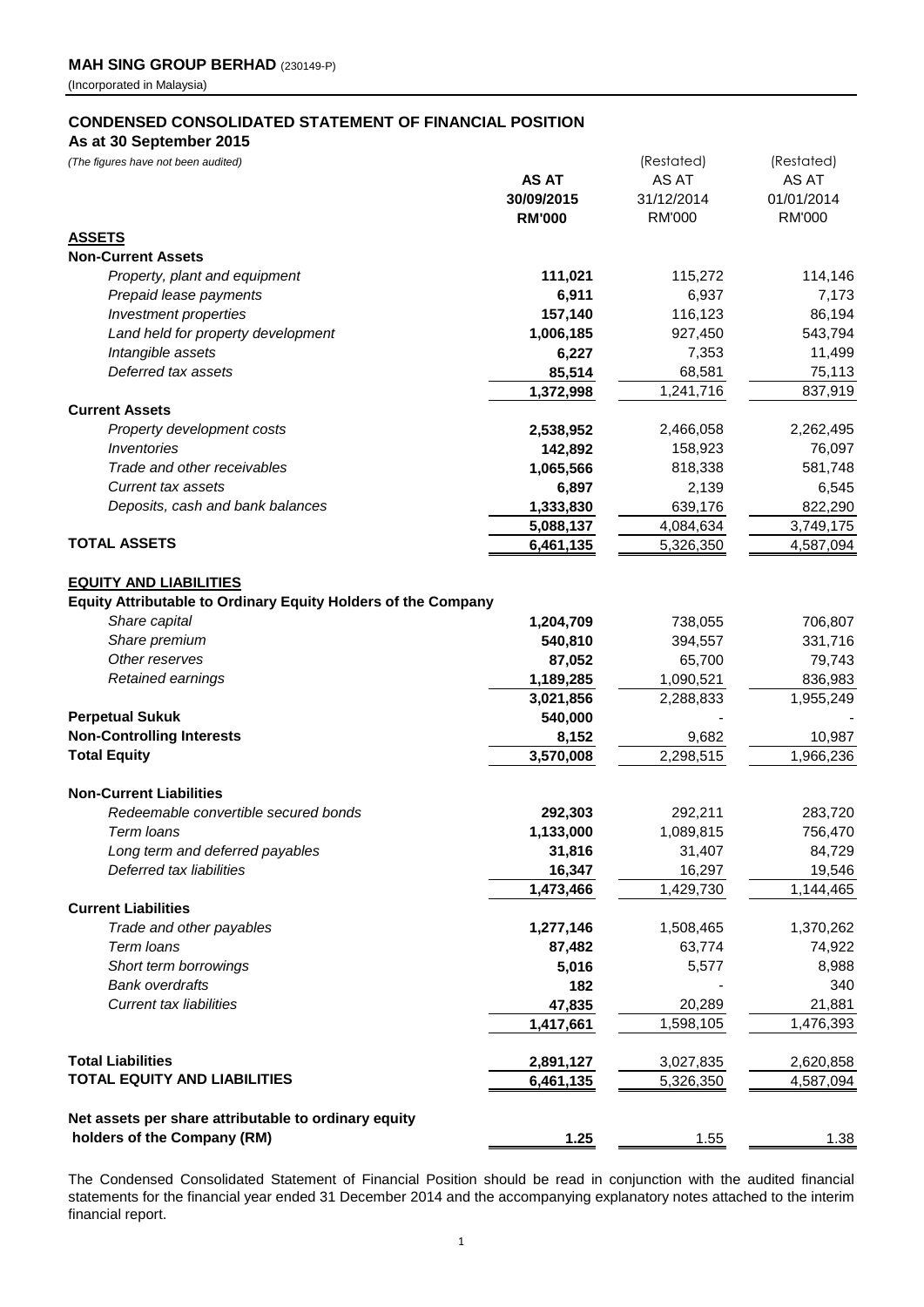## **CONDENSED CONSOLIDATED STATEMENT OF PROFIT OR LOSS**

**For the financial period ended 30 September 2015**

*(The figures have not been audited)*

|                                   | 3 months ended |               | <b>Period ended</b> |               |
|-----------------------------------|----------------|---------------|---------------------|---------------|
|                                   |                | (Restated)    |                     | (Restated)    |
|                                   | 30/09/2015     | 30/09/2014    | 30/09/2015          | 30/09/2014    |
|                                   | <b>RM'000</b>  | <b>RM'000</b> | <b>RM'000</b>       | <b>RM'000</b> |
| Revenue                           | 770,743        | 713,554       | 2,335,370           | 2,060,772     |
| Cost of sales                     | (580,786)      | (525,479)     | (1,734,798)         | (1,526,056)   |
| Gross profit                      | 189,957        | 188,075       | 600,572             | 534,716       |
| Other income                      | 9,862          | 1,825         | 23,685              | 7,905         |
| Selling and marketing expenses    | (25, 687)      | (28, 979)     | (98, 648)           | (80, 646)     |
| Administrative and other expenses | (64, 469)      | (42, 793)     | (169, 527)          | (117, 733)    |
| Interest income                   | 2,438          | 2,109         | 7,245               | 4,157         |
| Finance costs                     | (1, 419)       | (946)         | (5,019)             | (2,809)       |
| Profit before tax                 | 110,682        | 119,291       | 358,308             | 345,590       |
| Income tax expense                | (26, 791)      | (29, 396)     | (86, 557)           | (85,055)      |
| Profit for the period             | 83,891         | 89,895        | 271,751             | 260,535       |
| Profit attributable to:           |                |               |                     |               |
| Equity holders of the Company     | 84,402         | 90,166        | 273,786             | 261,015       |
| Non-controlling interests         | (511)          | (271)         | (2,035)             | (480)         |
|                                   | 83,891         | 89,895        | 271,751             | 260,535       |
|                                   |                |               |                     |               |

Earnings per share attributable to ordinary equity holders of the Company:

| - Basic (sen)   | Note B <sub>13</sub> | 2.74 | 4.59 | 11.02 | 13.52 |
|-----------------|----------------------|------|------|-------|-------|
|                 |                      |      |      |       |       |
| - Diluted (sen) | Note B <sub>13</sub> | 2.59 | 4.41 | 10.47 | 12.97 |

The Condensed Consolidated Statement of Profit or Loss should be read in conjunction with the audited financial statements for the financial year ended 31 December 2014 and the accompanying explanatory notes attached to the interim financial report.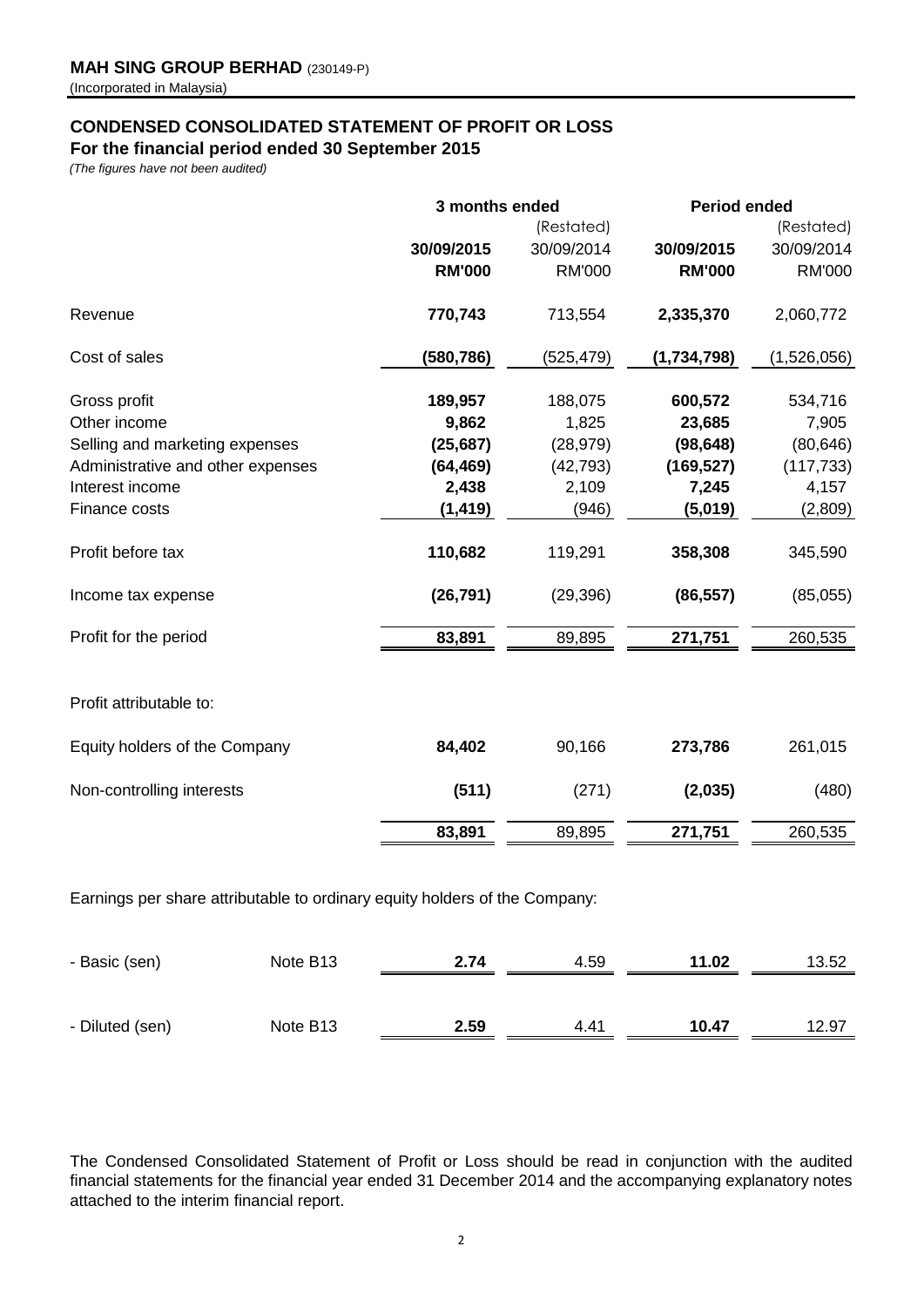## **CONDENSED CONSOLIDATED STATEMENT OF PROFIT OR LOSS AND OTHER COMPREHENSIVE INCOME For the financial period ended 30 September 2015**

*(The figures have not been audited)*

|                                                                  | 3 months ended |               | <b>Period ended</b> |               |  |
|------------------------------------------------------------------|----------------|---------------|---------------------|---------------|--|
|                                                                  |                | (Restated)    |                     | (Restated)    |  |
|                                                                  | 30/09/2015     | 30/09/2014    | 30/09/2015          | 30/09/2014    |  |
|                                                                  | <b>RM'000</b>  | <b>RM'000</b> | <b>RM'000</b>       | <b>RM'000</b> |  |
| Profit for the period                                            | 83,891         | 89,895        | 271,751             | 260,535       |  |
| Other comprehensive income                                       |                |               |                     |               |  |
| Item that may be reclassified subsequently<br>to profit or loss: |                |               |                     |               |  |
| Foreign currency translation difference                          |                |               |                     |               |  |
| for foreign operations                                           | 1,377          | (155)         | 1,490               | (543)         |  |
| Other comprehensive income for the period                        | 1,377          | (155)         | 1,490               | (543)         |  |
| Total comprehensive income for the period                        | 85,268         | 89,740        | 273,241             | 259,992       |  |
|                                                                  |                |               |                     |               |  |
| Total comprehensive income attributable to:                      |                |               |                     |               |  |
| Equity holders of the Company                                    | 85,297         | 90,077        | 274,771             | 260,627       |  |
| Non-controlling interests                                        | (29)           | (337)         | (1, 530)            | (635)         |  |
|                                                                  | 85,268         | 89,740        | 273,241             | 259,992       |  |

The Condensed Consolidated Statement of Profit or Loss and Other Comprehensive Income should be read in conjunction with the audited financial statements for the financial year ended 31 December 2014 and the accompanying explanatory notes attached to the interim financial report.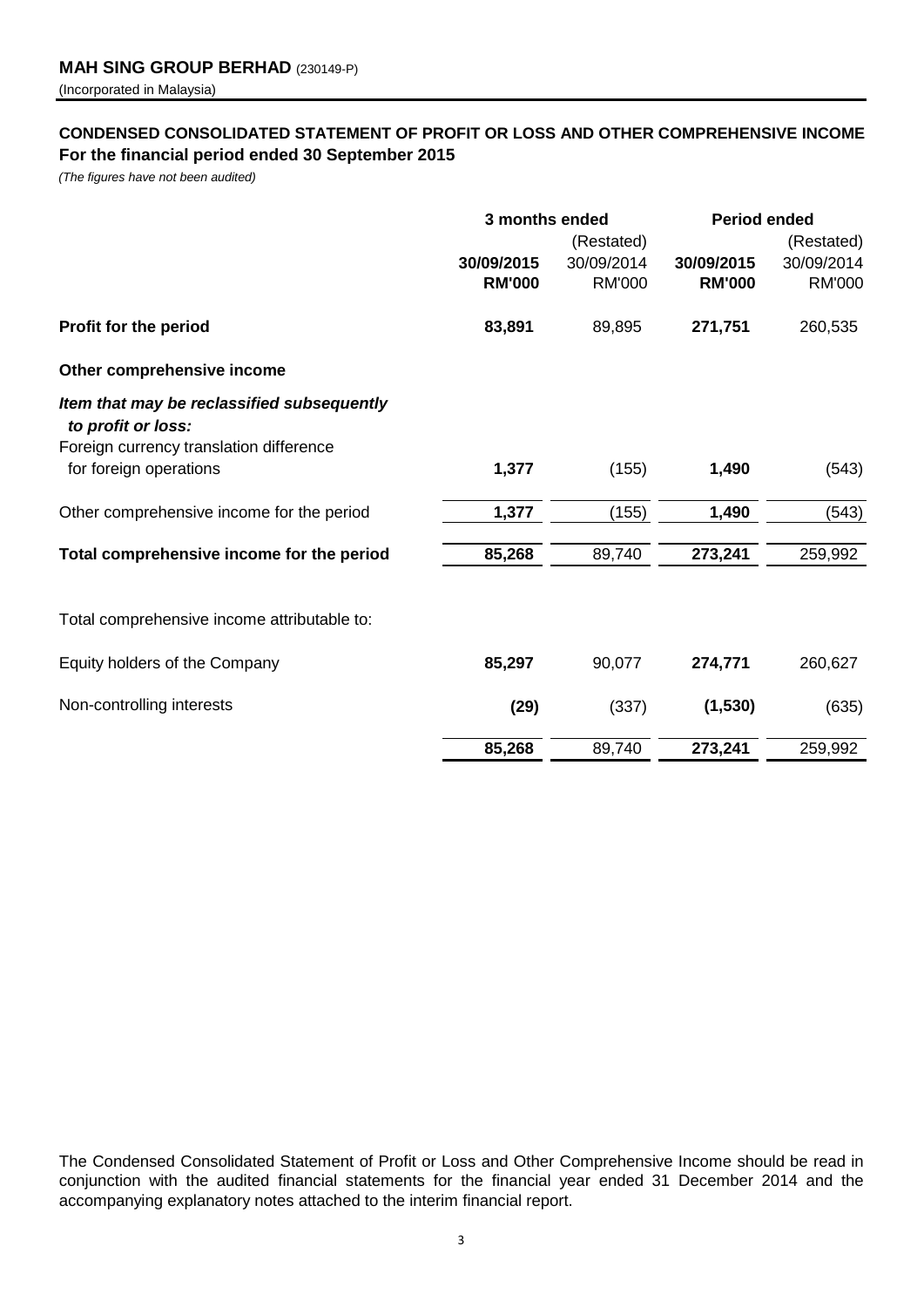## **CONDENSED CONSOLIDATED STATEMENT OF CHANGES IN EQUITY**

**For the financial period ended 30 September 2015**

*(The figures have not been audited)*

|                                                 | Attributable to ordinary equity holders of the Company |                          |                          |                                |                          |                           |                               |                                  |                                         |                                |
|-------------------------------------------------|--------------------------------------------------------|--------------------------|--------------------------|--------------------------------|--------------------------|---------------------------|-------------------------------|----------------------------------|-----------------------------------------|--------------------------------|
|                                                 |                                                        | <b>Non-Distributable</b> |                          |                                | <b>Distributable</b>     |                           |                               |                                  |                                         |                                |
|                                                 | <b>Share</b><br>capital                                | <b>Share</b><br>premium  | Warrants                 | <b>Exchange</b><br>fluctuation | Other                    | <b>Retained</b>           |                               | <b>Perpetual</b><br><b>Sukuk</b> | Non-<br>controlling<br><i>interests</i> | Total                          |
| 9 months ended 30 September 2015                | <b>RM'000</b>                                          | <b>RM'000</b>            | reserve<br><b>RM'000</b> | reserve<br><b>RM'000</b>       | reserve<br><b>RM'000</b> | earnings<br><b>RM'000</b> | <b>Total</b><br><b>RM'000</b> | <b>RM'000</b>                    | <b>RM'000</b>                           | <b>Equity</b><br><b>RM'000</b> |
| <b>Balance at 1/1/2015</b>                      | 738,055                                                | 394,557                  | 43,451                   | 5,120                          | 17,129                   | 1,090,521                 | 2,288,833                     |                                  | 9,682                                   | 2,298,515                      |
| Amount recognised directly in equity:           |                                                        |                          |                          |                                |                          |                           |                               |                                  |                                         |                                |
| Profit for the financial period                 |                                                        |                          | $\blacksquare$           |                                |                          | 273,786                   | 273,786                       |                                  | (2,035)                                 | 271,751                        |
| Other comprehensive income                      |                                                        |                          |                          | 985                            |                          |                           | 985                           |                                  | 505                                     | 1,490                          |
| Total comprehensive income for the period       |                                                        | $\sim$                   | ۰                        | 985                            | $\blacksquare$           | 273,786                   | 274,771                       |                                  | (1, 530)                                | 273,241                        |
| Dividends for the financial year ended          |                                                        |                          |                          |                                |                          |                           |                               |                                  |                                         |                                |
| 31 December 2014                                |                                                        |                          |                          |                                | $\blacksquare$           | (156, 612)                | (156, 612)                    |                                  | $\blacksquare$                          | (156, 612)                     |
| Expenses on issuance of ordinary shares         |                                                        | (7, 972)                 |                          |                                |                          |                           | (7, 972)                      |                                  |                                         | (7, 972)                       |
| Issuance of ordinary shares pursuant to:        |                                                        |                          |                          |                                |                          |                           |                               |                                  |                                         |                                |
| - Warrants exercised                            | 611                                                    | 2,218                    | (380)                    |                                |                          | $\sim$                    | 2,449                         |                                  |                                         | 2,449                          |
| <b>Rights Issue with warrants</b>               | 221,593                                                | 386,457                  | 21,273                   |                                |                          |                           | 629,323                       |                                  |                                         | 629,323                        |
| <b>Bonus Issue</b>                              | 240,064                                                | (240, 064)               |                          |                                |                          |                           |                               |                                  |                                         |                                |
| <b>Bonds conversion</b>                         | 4,386                                                  | 5,614                    |                          |                                | (526)                    |                           | 9,474                         |                                  |                                         | 9,474                          |
| <b>Issuance of Perpetual Sukuk</b>              |                                                        |                          |                          | $\blacksquare$                 |                          |                           |                               | 540,000                          |                                         | 540,000                        |
| Distribution paid to holders of Perpetual Sukuk |                                                        |                          |                          |                                | $\blacksquare$           | (18, 410)                 | (18, 410)                     |                                  |                                         | (18, 410)                      |
| <b>Balance at 30/09/2015</b>                    | 1,204,709                                              | 540,810                  | 64,344                   | 6,105                          | 16,603                   | 1,189,285                 | 3,021,856                     | 540,000                          | 8,152                                   | 3,570,008                      |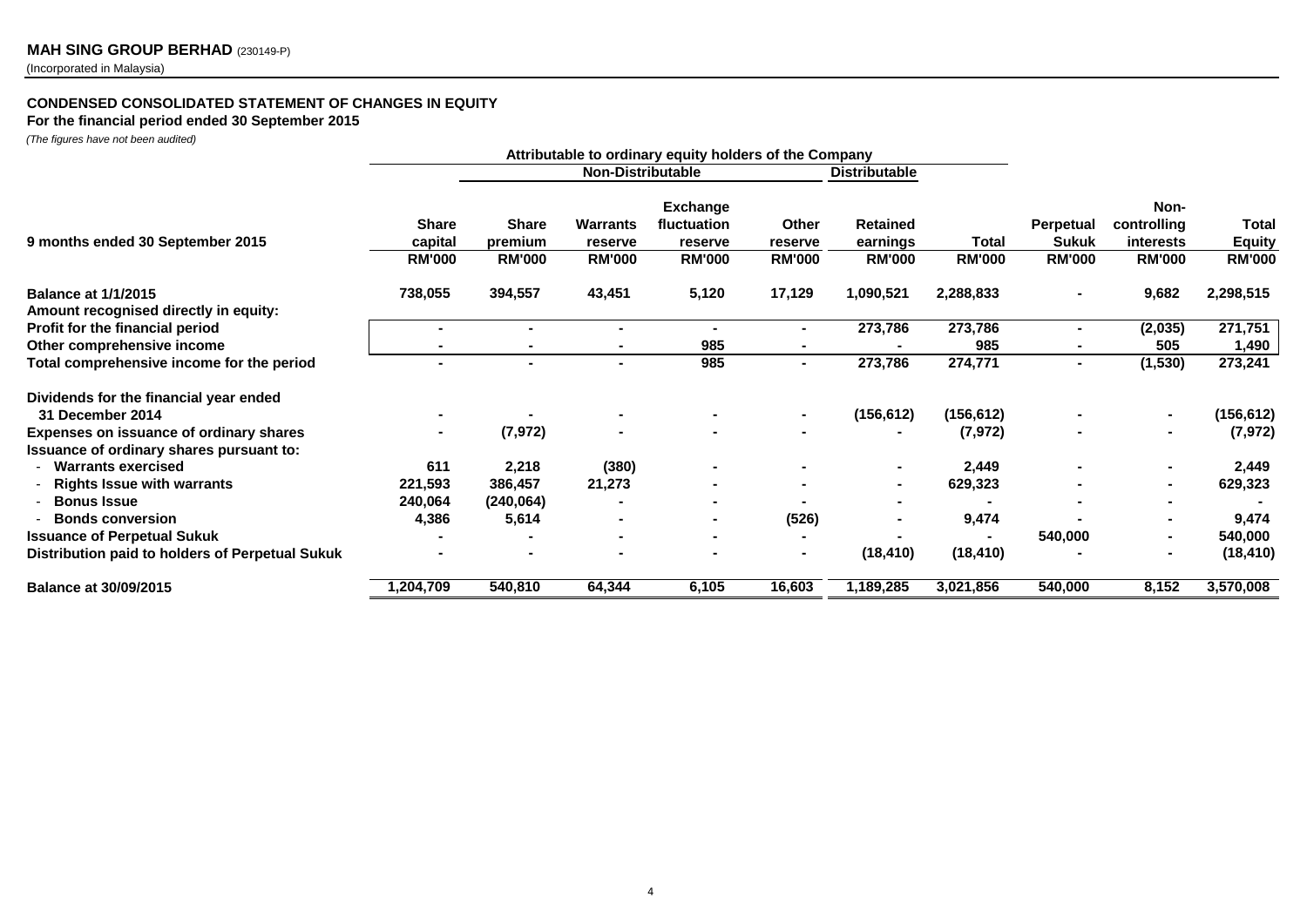## **MAH SING GROUP BERHAD** (230149-P)

(Incorporated in Malaysia)

## **CONDENSED CONSOLIDATED STATEMENT OF CHANGES IN EQUITY**

#### **For the financial period ended 30 September 2014**

*(The figures have not been audited)*

|                                                                         | Attributable to ordinary equity holders of the Company |               |                                        |                   |                         |                          |               |           |                          |               |
|-------------------------------------------------------------------------|--------------------------------------------------------|---------------|----------------------------------------|-------------------|-------------------------|--------------------------|---------------|-----------|--------------------------|---------------|
|                                                                         |                                                        |               |                                        | Non-Distributable |                         |                          | Distributable |           |                          |               |
|                                                                         | Share                                                  | Share         | Equity-settled<br>employees<br>benefit | Warrants          | Exchange<br>fluctuation | Other                    | Retained      |           | Non-                     | Total         |
| 9 months ended 30 September 2014                                        | capital                                                | premium       | reserve                                |                   | reserve                 |                          | earnings      | Total     | controlling<br>interests | Equity        |
|                                                                         | <b>RM'000</b>                                          | <b>RM'000</b> | <b>RM'000</b>                          | reserve<br>RM'000 | <b>RM'000</b>           | reserve<br><b>RM'000</b> | <b>RM'000</b> | RM'000    | RM'000                   | <b>RM'000</b> |
| Balance at 1/1/2014                                                     | 706,807                                                | 331,716       | 11,423                                 | 46,589            | 4,602                   | 17,129                   | 834,026       | 1,952,292 | 10,987                   | 1,963,279     |
| Effect of first-time adoption of MFRS                                   |                                                        |               |                                        |                   |                         |                          | 2,957         | 2,957     |                          | 2,957         |
| Balance at 1/1/2014 (restated)<br>Amount recognised directly in equity: | 706,807                                                | 331,716       | 11,423                                 | 46,589            | 4,602                   | 17,129                   | 836,983       | 1,955,249 | 10,987                   | 1,966,236     |
| Profit for the financial period                                         |                                                        |               |                                        | $\blacksquare$    |                         | ٠                        | 261,015       | 261,015   | (480)                    | 260,535       |
| Other comprehensive income                                              |                                                        |               |                                        | $\blacksquare$    | (388)                   | $\overline{\phantom{a}}$ |               | (388)     | (155)                    | (543)         |
| Total comprehensive income for the period                               |                                                        |               |                                        |                   | (388)                   | $\blacksquare$           | 261,015       | 260,627   | (635)                    | 259,992       |
| Dividends for the financial year ended                                  |                                                        |               |                                        |                   |                         |                          |               |           |                          |               |
| 31 December 2013                                                        |                                                        |               |                                        |                   |                         | $\overline{\phantom{a}}$ | (118, 057)    | (118,057) |                          | (118,057)     |
| Issuance of ordinary shares pursuant to:                                |                                                        |               |                                        |                   |                         |                          |               |           |                          |               |
| <b>ESOS</b> exercised                                                   | 26,293                                                 | 45,037        | (14, 514)                              |                   |                         | $\overline{\phantom{a}}$ | 14,514        | 71,330    |                          | 71,330        |
| - Warrants exercised                                                    | 4,753                                                  | 17,080        |                                        | (3,010)           |                         |                          |               | 18,823    |                          | 18,823        |
| ESOS lapsed during the period                                           |                                                        |               | (585)                                  |                   |                         | $\overline{\phantom{a}}$ | 585           |           |                          |               |
| Recognition of share-based payment                                      |                                                        |               | 3,676                                  |                   |                         |                          |               | 3,676     |                          | 3,676         |
| Balance at 30/09/2014 (restated)                                        | 737,853                                                | 393,833       |                                        | 43,579            | 4,214                   | 17,129                   | 995,040       | 2,191,648 | 10,352                   | 2,202,000     |

The Condensed Consolidated Statement of Changes in Equity should be read in conjunction with the audited financial statements for the financial year ended 31 December 2014 and the accompanying explanatory notes attached to the interim financial report.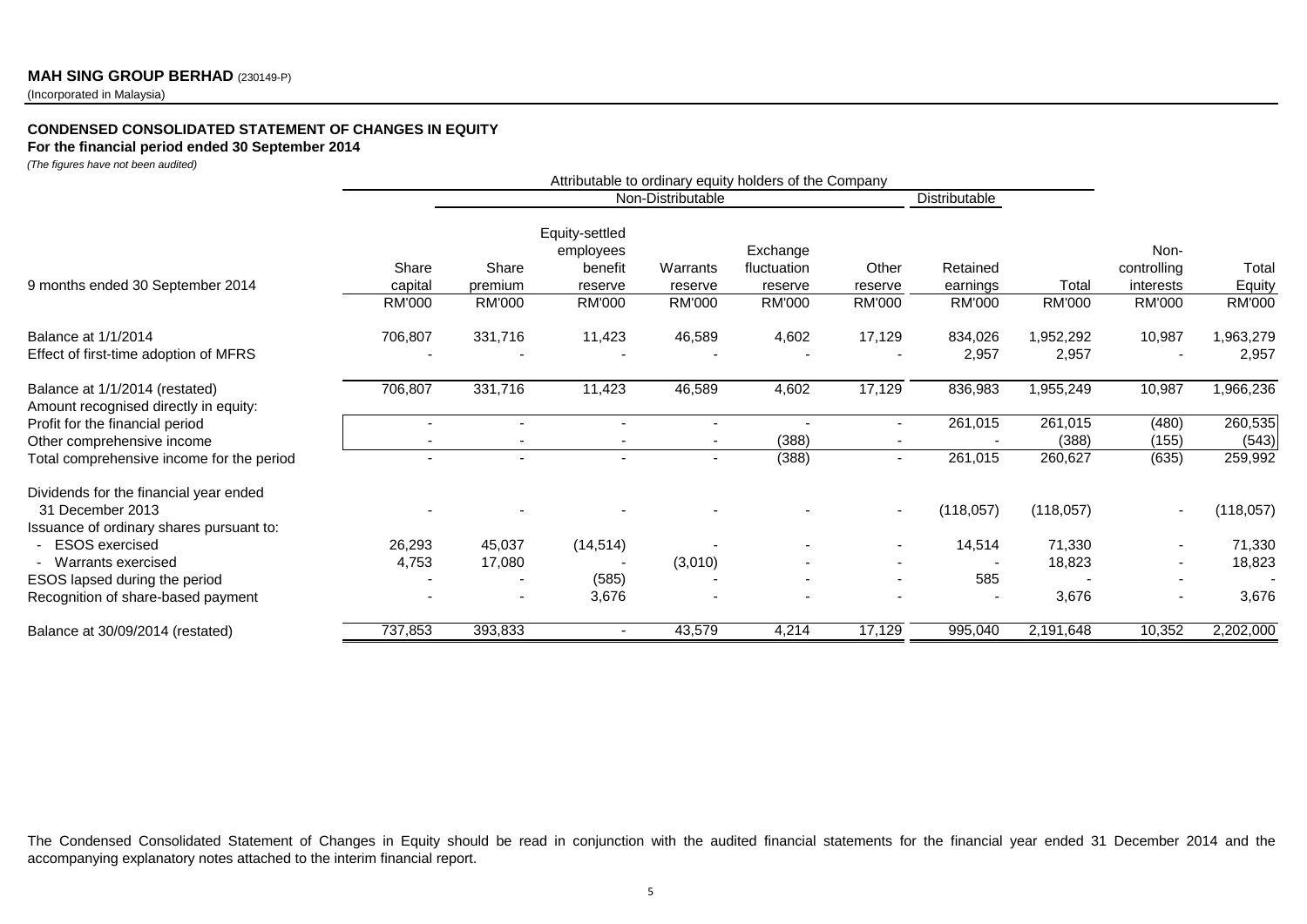## **CONDENSED CONSOLIDATED STATEMENT OF CASH FLOWS For the financial period ended 30 September 2015**

*(The figures have not been audited)*

|                                                                                                                       |                  | (Restated)        |
|-----------------------------------------------------------------------------------------------------------------------|------------------|-------------------|
|                                                                                                                       | 9 months         | 9 months          |
|                                                                                                                       | ended            | ended             |
|                                                                                                                       | 30/09/2015       | 30/09/2014        |
|                                                                                                                       | <b>RM'000</b>    | <b>RM'000</b>     |
| <b>Operating Activities</b>                                                                                           |                  |                   |
| Profit before tax                                                                                                     | 358,308          | 345,590           |
| Adjustments for:                                                                                                      |                  |                   |
| Non-cash items                                                                                                        | 50,554           | 17,401            |
| Non-operating items                                                                                                   | 16,847           | 15,366            |
| Operating profit before changes in working capital                                                                    | 425,709          | 378,357           |
| Net change in property development costs                                                                              | (99, 148)        | (103, 464)        |
| Net change in inventories                                                                                             | 16,984           |                   |
| Net change in receivables                                                                                             |                  | 8,895             |
|                                                                                                                       | (263, 271)       | (79, 682)         |
| Net change in payables                                                                                                | (172, 302)       | 112,914           |
| Cash (used in) / generated from operations                                                                            | (92, 028)        | 317,020           |
| Interest received                                                                                                     | 25,628           | 12,983            |
| Interest paid                                                                                                         | (47, 378)        | (33, 485)         |
| Net tax paid                                                                                                          | (80, 686)        | (54, 110)         |
| Net cash (used in) / generated from operating activities                                                              | (194, 464)       | 242,408           |
|                                                                                                                       |                  |                   |
| <b>Investing Activities</b>                                                                                           |                  |                   |
| Additions to property, plant and equipment                                                                            | (7, 558)         | (13, 756)         |
| Additions to investment properties                                                                                    | (9, 391)         | (22,020)          |
| Additions to land held for property development                                                                       | (82, 289)        | (95, 260)         |
| Acquisition of land<br>Proceeds from disposal of property, plant and equipment                                        | (59, 972)<br>490 | (575, 861)<br>221 |
| Net cash used in investing activities                                                                                 | (158, 720)       | (706, 676)        |
|                                                                                                                       |                  |                   |
| <b>Financing Activities</b>                                                                                           |                  |                   |
| Dividends paid to shareholders of the Company                                                                         | (156, 612)       | (118, 057)        |
| Distribution paid to holders of Perpetual Sukuk                                                                       | (18, 410)        |                   |
| <b>Issuance of Perpetual Sukuk</b>                                                                                    | 540,000          |                   |
| Net proceeds from borrowings                                                                                          |                  |                   |
|                                                                                                                       | 64,028           | 331,443           |
| Net placement of deposits with licensed banks pledged as<br>collateral/Escrow Account/Trustees' Reimbursement Account |                  |                   |
|                                                                                                                       | (19,661)         | (11, 263)         |
| Payment for corporate exercise expenses                                                                               | (7, 972)         |                   |
| Payment of bonds coupon                                                                                               | (5,267)          | (5,267)           |
| Proceeds from ESOS exercised                                                                                          |                  | 71,330            |
| Proceeds from Rights Issue                                                                                            | 629,323          |                   |
| Proceeds from warrants exercised                                                                                      | 2,449            | 18,823            |
| Net cash generated from financing activities                                                                          | 1,027,878        | 287,009           |
|                                                                                                                       |                  |                   |
| Net changes in cash and cash equivalents                                                                              | 674,694          | (177, 259)        |
| Effect of exchange rate changes                                                                                       | 117              | (38)              |
| Cash and cash equivalents at beginning of the financial period                                                        | 613,830          | 808,321           |
| Cash and cash equivalents at end of the financial period                                                              | 1,288,641        | 631,024           |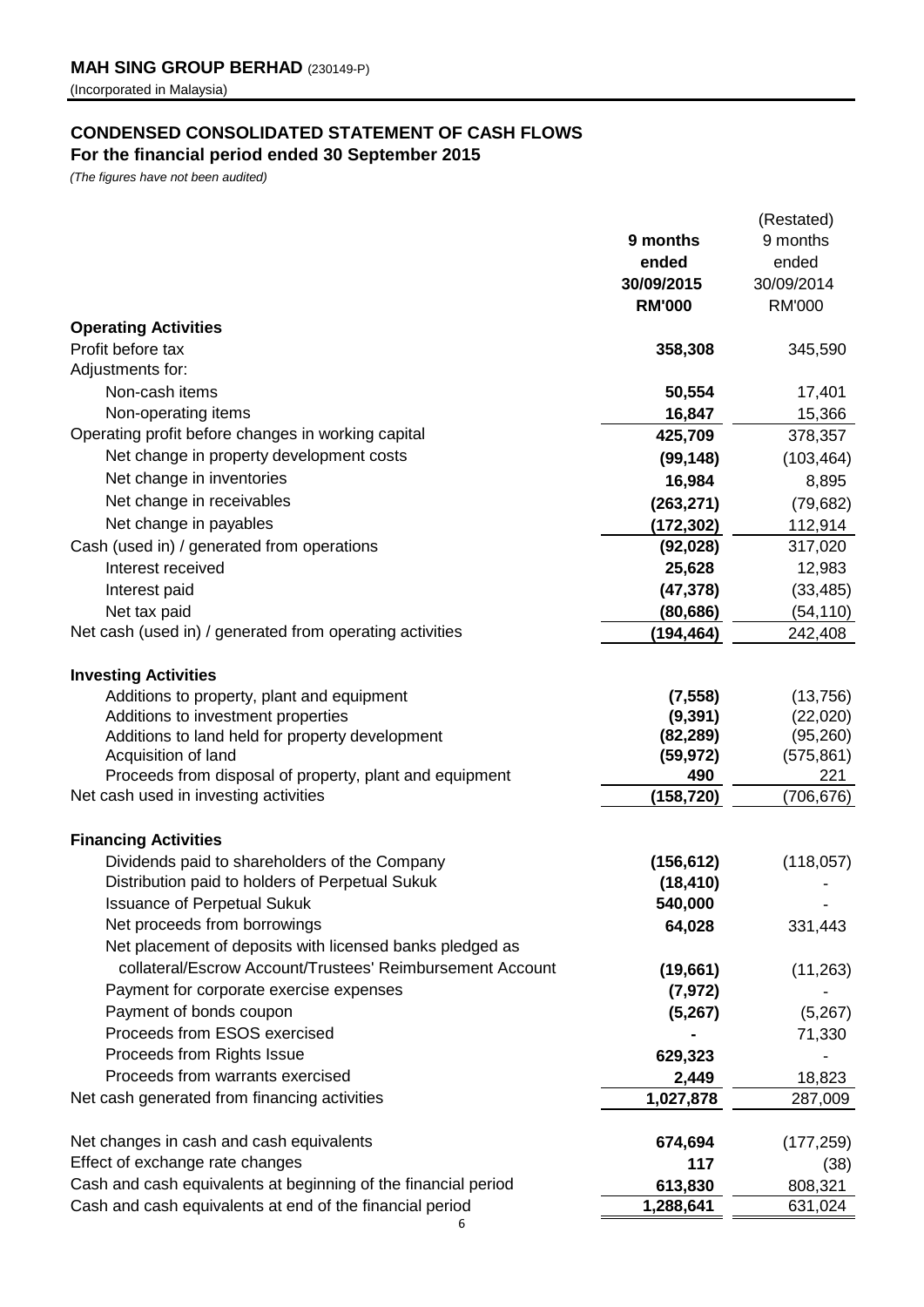## **CONDENSED CONSOLIDATED STATEMENT OF CASH FLOWS For the financial period ended 30 September 2015 (cont'd)**

*(The figures have not been audited)*

Cash and cash equivalents at the end of the financial period comprise the followings:

|                                       |               | (Restated)    |
|---------------------------------------|---------------|---------------|
|                                       | 9 months      | 9 months      |
|                                       | ended         | ended         |
|                                       | 30/09/2015    | 30/09/2014    |
|                                       | <b>RM'000</b> | <b>RM'000</b> |
| Deposits with licensed banks          | 100,923       | 140,471       |
| Investments in short term funds       | 720,599       | 65,971        |
| Cash and bank balances                | 512,308       | 449,618       |
| <b>Bank overdrafts</b>                | (182)         | (143)         |
|                                       | 1,333,648     | 655,917       |
| Less: Deposits pledged as collateral  | (43, 370)     | (23, 584)     |
| Less: Deposits in Escrow Account      | (1,607)       | (1,309)       |
| Less: Trustees' Reimbursement Account | (30)          |               |
|                                       | 1,288,641     | 631,024       |
|                                       |               |               |

The Condensed Consolidated Statement of Cash Flows should be read in conjunction with the audited financial statements for the financial year ended 31 December 2014 and the accompanying explanatory notes attached to the interim financial report.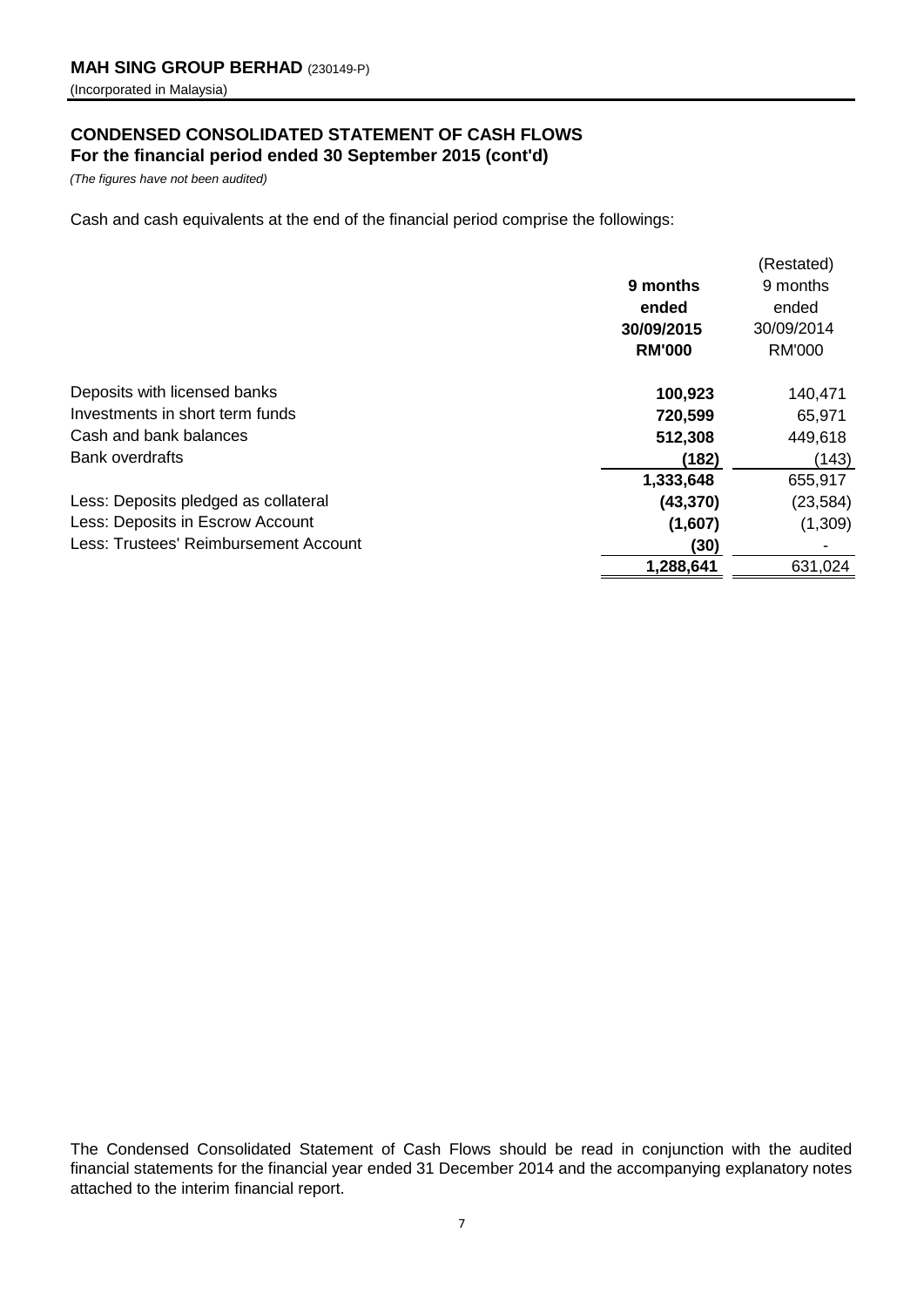## **A Explanatory notes**

## **A1 Basis of preparation**

The interim financial report has been prepared in accordance with Malaysian Financial Reporting Standards No. 134 : *Interim Financial Reporting* and with IAS14 *Interim Financial Reporting* and applicable disclosure provisions of the Listing Requirements of Bursa Malaysia Securities Berhad ("Bursa Securities").

The interim financial report should be read in conjunction with the Group's audited financial statements for the financial year ended 31 December 2014. The consolidated financial statements of the Group as at and for the year ended 31 December 2014 were prepared under Financial Reporting Standards ("FRSs"). The explanatory notes attached to the interim financial report provide an explanation of events and transactions that are significant to an understanding of the changes in the financial position and performance of the Group since the financial year ended 31 December 2014.

## **Malaysian Financial Reporting Standard ("MFRS Framework")**

On 19 November 2011, the Malaysian Accounting Standards Board ("MASB") issued a new MASB approved accounting framework, the Malaysian Financial Reporting Standards Framework ("MFRS Framework"), a fully-IFRS compliant framework. Entities other than private entities should apply the MFRS Framework for annual periods beginning on or after 1 January 2012, with the exception of Transitioning Entities.

Transitioning Entities, being entities within the scope of MFRS 141 *Agriculture* and/or IC Interpretation 15: *Agreements for the Construction of Real Estate* , including its parents, significant investors and venturers were allowed to defer the adoption of the MFRS Framework until such time as mandated by the MASB. On 2 September 2014, with the issuance of MFRS 15 *Revenue from Contracts with Customers* and Amendments to MFRS 116 and MFRS 141 *Agriculture: Bearer Plants* , the MASB announced that Transitioning Entities which have chosen to continue with the FRS Framework is now required to adopt the MFRS Framework latest by 1 January 2017. On 28 October 2015, MASB has announced the change of effective date to comply with MFRS Framework to 1 January 2018.

The Group has, however, elected to early adopt the MFRS Framework which is originally effective for annual periods beginning on or after 1 January 2018.

This is the Group's condensed consolidated interim financial report for the period covered by the Group's first MFRS Framework and MFRS 1 *First-time Adoption of Malaysian Financial Reporting Standards* has been applied. Comparative figures, where applicable, have been restated as a result of transition to MFRS Framework.

Except as described below, the accounting policies applied by the Group in this condensed interim financial report are the same as those applied by the Group in its consolidated annual financial statements as at and for the year ended 31 December 2014.

## MFRS 15 -

Adoption of this MFRS requires the Group to recognise revenue to depict the transfer of promised goods or services to customers in an amount that reflects the consideration to which the entity expects to be entitled in exchange for those goods or services. The Group recognises revenue from property development over time if it has an enforceable right to payment for performance completed to date.

Incremental costs of obtaining a contract with a customer are recognised as assets if the entity expects to recover those costs. The incremental costs of obtaining a contract are those costs that an entity incurs to obtain a contract with a customer that it would not have incurred if the contract had not been obtained. Costs to obtain a contract that would have been incurred regardless of whether the contract was obtained shall be recognised as an expense when incurred, unless those costs are explicitly chargeable to the customer regardless of whether the contract is obtained. The Group has, upon adoption, recognised the incremental costs of obtaining a contract with a customer which are expected to be recovered as an asset.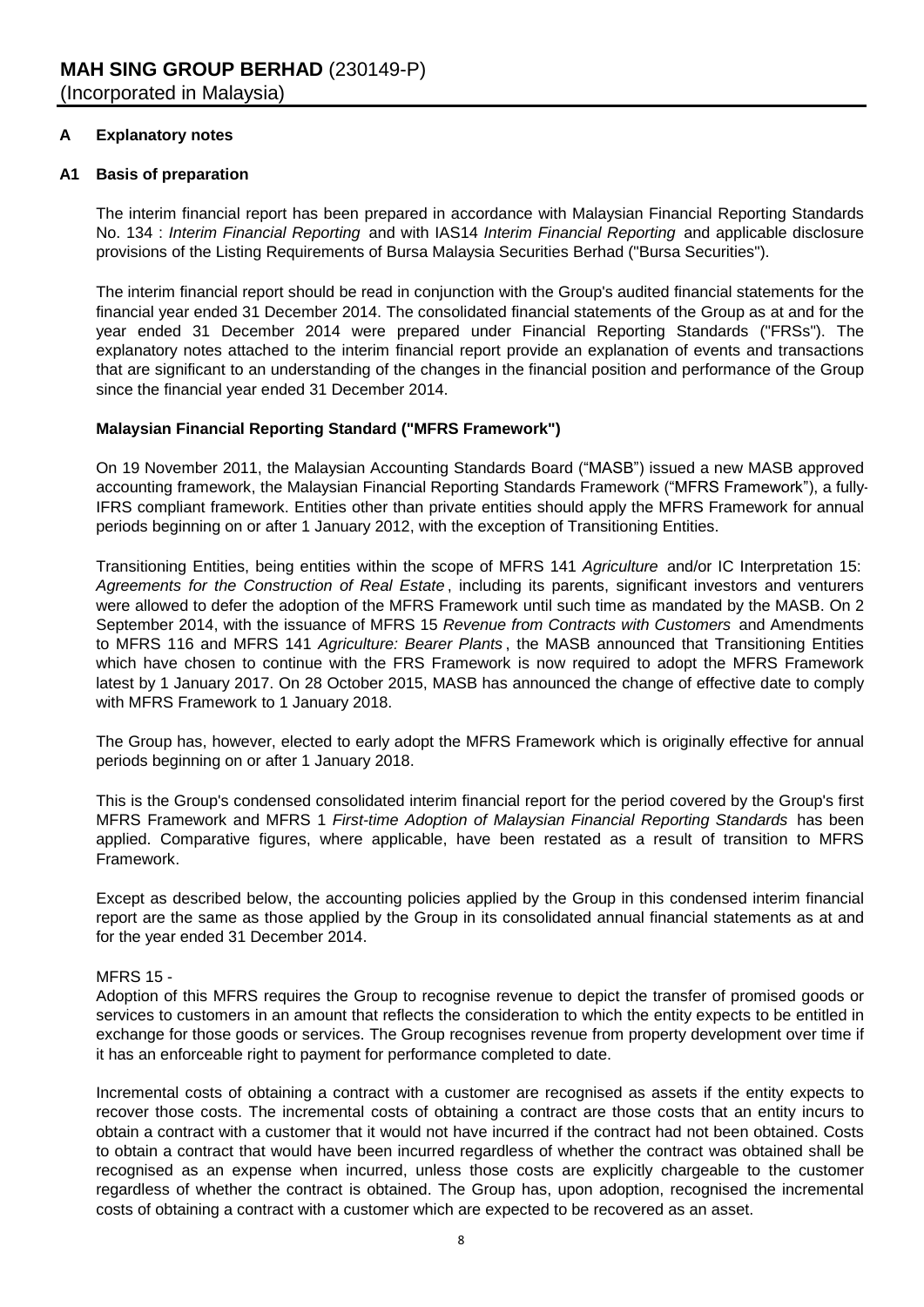## **MAH SING GROUP BERHAD** (230149-P) (Incorporated in Malaysia)

## **A1 Basis of preparation (continued)**

## **Malaysian Financial Reporting Standards ("MFRS Framework") (continued)**

The financial impacts to the condensed interim financial report of the Group arising from the adoption of MFRS Framework are disclosed in the following tables.

## **Reconciliation of statement of financial position**

|                                    |                         | <b>Effect of</b>             |                          |                         | <b>Effect of</b>             |                          |  |  |
|------------------------------------|-------------------------|------------------------------|--------------------------|-------------------------|------------------------------|--------------------------|--|--|
|                                    | <b>Audited</b><br>As at | transition to<br><b>MFRS</b> | <b>Restated</b><br>As at | <b>Audited</b><br>As at | transition to<br><b>MFRS</b> | <b>Restated</b><br>As at |  |  |
|                                    | 31/12/2014              | <b>Framework</b>             | 31/12/2014               | 01/01/2014              | <b>Framework</b>             | 01/01/2014               |  |  |
|                                    | <b>RM'000</b>           | <b>RM'000</b>                | <b>RM'000</b>            | <b>RM'000</b>           | <b>RM'000</b>                | <b>RM'000</b>            |  |  |
| <b>ASSETS</b>                      |                         |                              |                          |                         |                              |                          |  |  |
| <b>Non-Current Assets</b>          |                         |                              |                          |                         |                              |                          |  |  |
| Property, plant and equipment      | 115,272                 |                              | 115,272                  | 114,146                 |                              | 114,146                  |  |  |
| Prepaid lease payments             | 6,937                   |                              | 6,937                    | 7,173                   |                              | 7,173                    |  |  |
| Investment properties              | 116,123                 |                              | 116,123                  | 86,194                  |                              | 86,194                   |  |  |
| Land held for property development | 927,450                 |                              | 927,450                  | 543,794                 |                              | 543,794                  |  |  |
| Intangible assets                  | 7,353                   |                              | 7,353                    | 11,499                  |                              | 11,499                   |  |  |
| Deferred tax assets                | 68,562                  | 19                           | 68,581                   | 75,496                  | (383)                        | 75,113                   |  |  |
|                                    | 1,241,697               | 19                           | 1,241,716                | 838,302                 | (383)                        | 837,919                  |  |  |
| <b>Current Assets</b>              |                         |                              |                          |                         |                              |                          |  |  |
| Property development costs         | 2,449,882               | 16,176                       | 2,466,058                | 2,258,641               | 3,854                        | 2,262,495                |  |  |
| Inventories                        | 154,754                 | 4,169                        | 158,923                  | 76,225                  | (128)                        | 76,097                   |  |  |
| Trade and other receivables        | 818,338                 |                              | 818,338                  | 581,748                 |                              | 581,748                  |  |  |
| Current tax assets                 | 2,139                   |                              | 2,139                    | 6,545                   |                              | 6,545                    |  |  |
| Deposits, cash and bank balances   | 639,176                 |                              | 639,176                  | 822,290                 |                              | 822,290                  |  |  |
|                                    | 4,064,289               | 20,345                       | 4,084,634                | 3,745,449               | 3,726                        | 3,749,175                |  |  |
| <b>TOTAL ASSETS</b>                | 5,305,986               | 20,364                       | 5,326,350                | 4,583,751               | 3,343                        | 4,587,094                |  |  |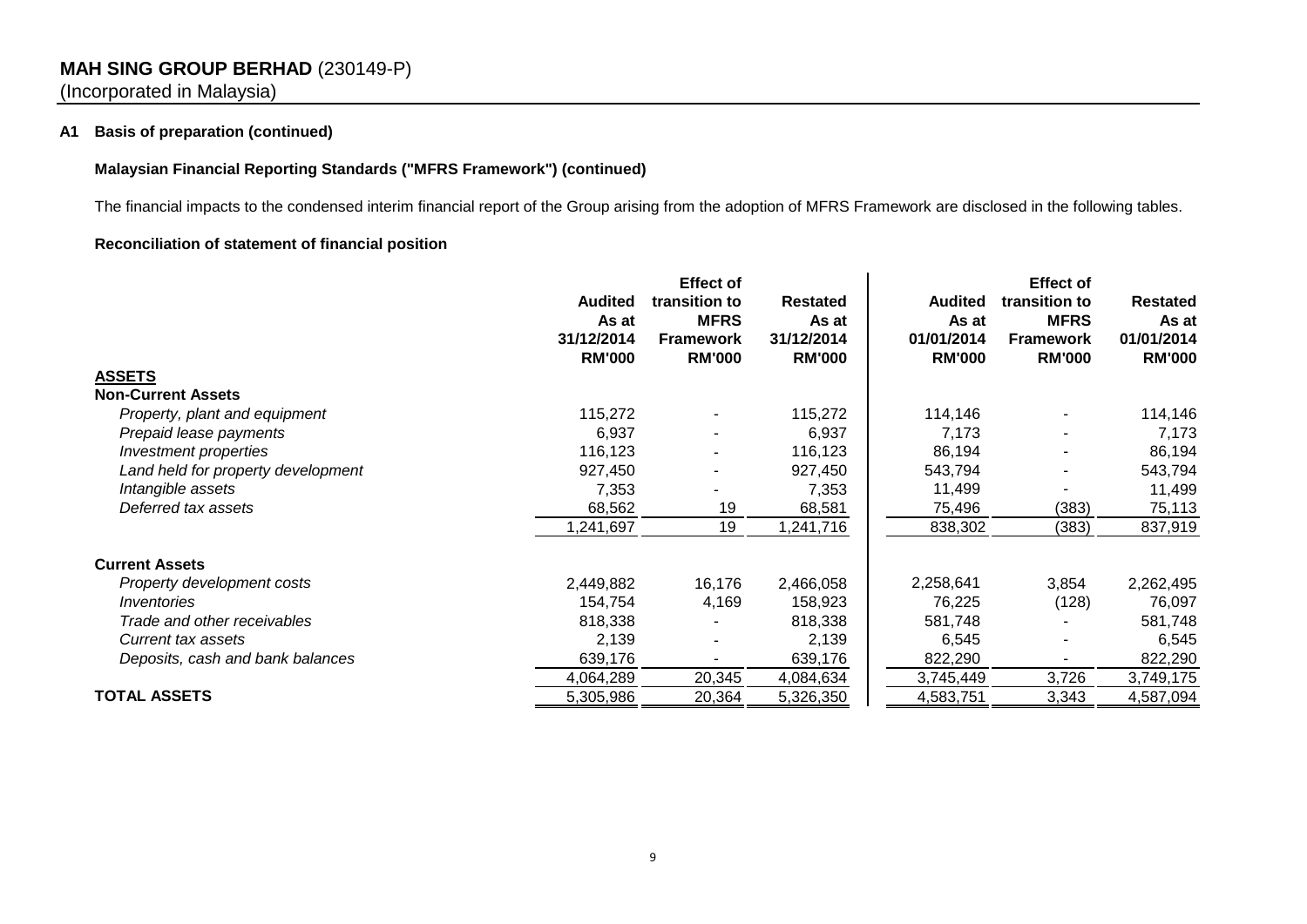## **MAH SING GROUP BERHAD** (230149-P)

(Incorporated in Malaysia)

## **A1 Basis of preparation (continued)**

**Malaysian Financial Reporting Standards ("MFRS Framework") (continued)**

**Reconciliation of statement of financial position (continued)**

|                                                                      | <b>Audited</b><br>As at<br>31/12/2014<br><b>RM'000</b> | <b>Effect of</b><br>transition to<br><b>MFRS</b><br><b>Framework</b><br><b>RM'000</b> | <b>Restated</b><br>As at<br>31/12/2014<br><b>RM'000</b> | <b>Audited</b><br>As at<br>01/01/2014<br><b>RM'000</b> | <b>Effect of</b><br>transition to<br><b>MFRS</b><br><b>Framework</b><br><b>RM'000</b> | <b>Restated</b><br>As at<br>01/01/2014<br><b>RM'000</b> |
|----------------------------------------------------------------------|--------------------------------------------------------|---------------------------------------------------------------------------------------|---------------------------------------------------------|--------------------------------------------------------|---------------------------------------------------------------------------------------|---------------------------------------------------------|
| <b>EQUITY AND LIABILITIES</b>                                        |                                                        |                                                                                       |                                                         |                                                        |                                                                                       |                                                         |
| <b>Equity Attributable to Ordinary Equity Holders of the Company</b> |                                                        |                                                                                       |                                                         |                                                        |                                                                                       |                                                         |
| Share capital                                                        | 738,055                                                |                                                                                       | 738,055                                                 | 706,807                                                |                                                                                       | 706,807                                                 |
| Share premium                                                        | 394,557                                                |                                                                                       | 394,557                                                 | 331,716                                                |                                                                                       | 331,716                                                 |
| Other reserves                                                       | 65,700                                                 |                                                                                       | 65,700                                                  | 79,743                                                 |                                                                                       | 79,743                                                  |
| Retained earnings                                                    | 1,070,317                                              | 20,204                                                                                | 1,090,521                                               | 834,026                                                | 2,957                                                                                 | 836,983                                                 |
|                                                                      | 2,268,629                                              | 20,204                                                                                | 2,288,833                                               | 1,952,292                                              | 2,957                                                                                 | 1,955,249                                               |
| <b>Non-Controlling Interests</b>                                     | 9,682                                                  |                                                                                       | 9,682                                                   | 10,987                                                 |                                                                                       | 10,987                                                  |
| <b>Total Equity</b>                                                  | 2,278,311                                              | 20,204                                                                                | 2,298,515                                               | 1,963,279                                              | 2,957                                                                                 | 1,966,236                                               |
| <b>Non-Current Liabilities</b>                                       |                                                        |                                                                                       |                                                         |                                                        |                                                                                       |                                                         |
| Redeemable convertible secured bonds                                 | 292,211                                                |                                                                                       | 292,211                                                 | 283,720                                                |                                                                                       | 283,720                                                 |
| Term loans                                                           | 1,089,815                                              |                                                                                       | 1,089,815                                               | 756,470                                                |                                                                                       | 756,470                                                 |
| Long term and deferred payables                                      | 31,407                                                 |                                                                                       | 31,407                                                  | 84,729                                                 |                                                                                       | 84,729                                                  |
| Deferred tax liabilities                                             | 16,137                                                 | 160                                                                                   | 16,297                                                  | 19,160                                                 | 386                                                                                   | 19,546                                                  |
|                                                                      | 1,429,570                                              | 160                                                                                   | 1,429,730                                               | 1,144,079                                              | 386                                                                                   | 1,144,465                                               |
| <b>Current Liabilities</b>                                           |                                                        |                                                                                       |                                                         |                                                        |                                                                                       |                                                         |
| Trade and other payables                                             | 1,508,465                                              |                                                                                       | 1,508,465                                               | 1,370,262                                              |                                                                                       | 1,370,262                                               |
| Term loans                                                           | 63,774                                                 |                                                                                       | 63,774                                                  | 74,922                                                 |                                                                                       | 74,922                                                  |
| Short term borrowings                                                | 5,577                                                  |                                                                                       | 5,577                                                   | 8,988                                                  |                                                                                       | 8,988                                                   |
| <b>Bank overdrafts</b>                                               |                                                        |                                                                                       |                                                         | 340                                                    |                                                                                       | 340                                                     |
| <b>Current tax liabilities</b>                                       | 20,289                                                 |                                                                                       | 20,289                                                  | 21,881                                                 |                                                                                       | 21,881                                                  |
|                                                                      | 1,598,105                                              | $\sim$                                                                                | 1,598,105                                               | 1,476,393                                              | $\overline{a}$                                                                        | 1,476,393                                               |
| <b>Total Liabilities</b>                                             | 3,027,675                                              | 160                                                                                   | 3,027,835                                               | 2,620,472                                              | 386                                                                                   | 2,620,858                                               |
| <b>TOTAL EQUITY AND LIABILITIES</b>                                  | 5,305,986                                              | 20,364                                                                                | 5,326,350                                               | 4,583,751                                              | 3,343                                                                                 | 4,587,094                                               |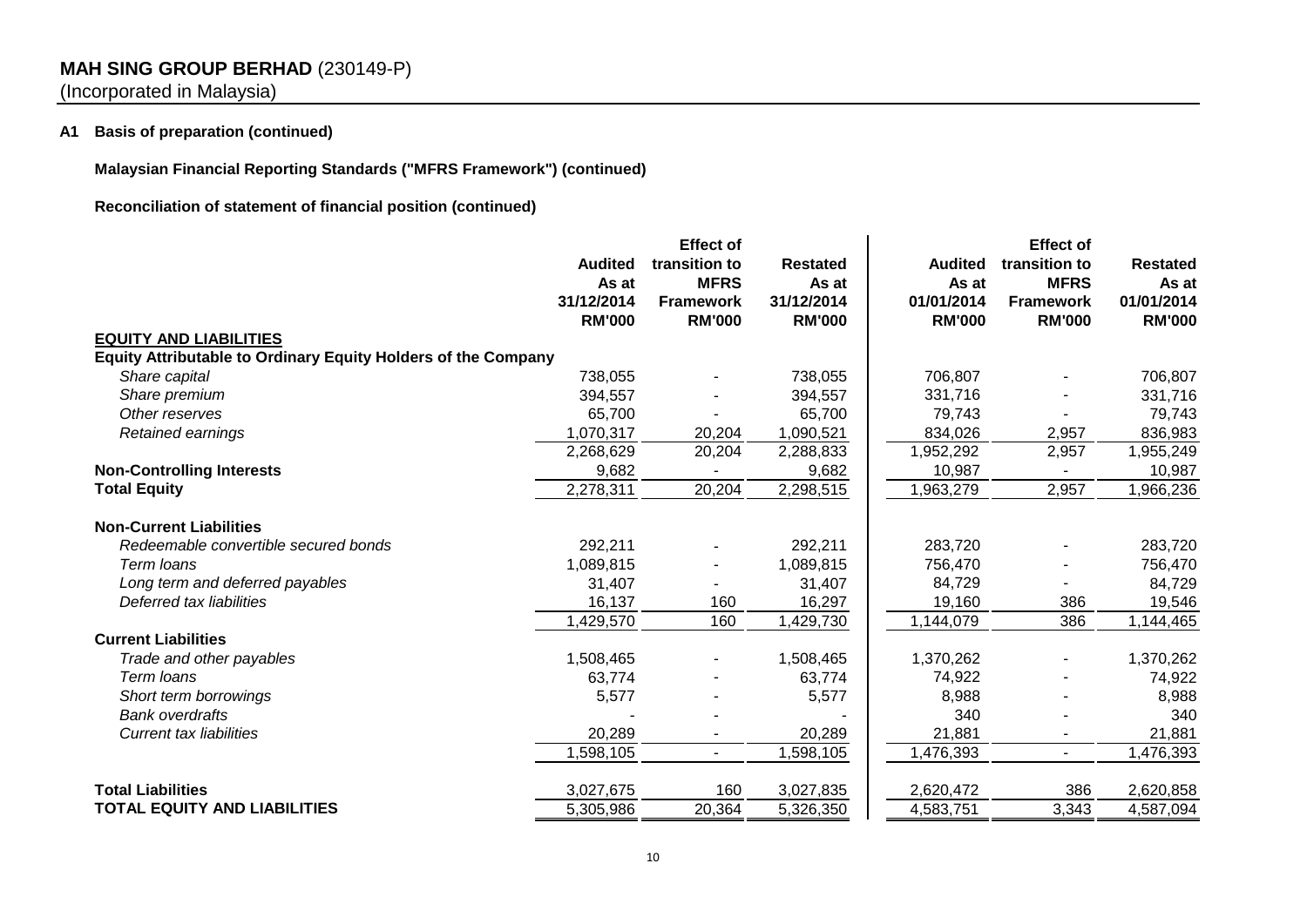## **MAH SING GROUP BERHAD** (230149-P)

(Incorporated in Malaysia)

## **A1 Basis of preparation (continued)**

**Malaysian Financial Reporting Standards ("MFRS Framework") (continued)**

## **Reconciliation of statement of profit or loss**

|                                                                                                                                         | 3 months ended 30/09/2014<br><b>Effect of</b>                |                                                                   |                                                              | 9 months ended 30/09/2014                                        |                                                                                       |                                                                 |
|-----------------------------------------------------------------------------------------------------------------------------------------|--------------------------------------------------------------|-------------------------------------------------------------------|--------------------------------------------------------------|------------------------------------------------------------------|---------------------------------------------------------------------------------------|-----------------------------------------------------------------|
|                                                                                                                                         | As<br>previously<br>reported<br><b>RM'000</b>                | transition to<br><b>MFRS</b><br><b>Framework</b><br><b>RM'000</b> | <b>Restated</b><br><b>RM'000</b>                             | As<br>previously<br>reported<br><b>RM'000</b>                    | <b>Effect of</b><br>transition to<br><b>MFRS</b><br><b>Framework</b><br><b>RM'000</b> | <b>Restated</b><br><b>RM'000</b>                                |
| Revenue                                                                                                                                 | 713,554                                                      |                                                                   | 713,554                                                      | 2,060,772                                                        |                                                                                       | 2,060,772                                                       |
| Cost of sales                                                                                                                           | (517, 197)                                                   | (8, 282)                                                          | (525, 479)                                                   | (1,500,970)                                                      | (25,086)                                                                              | (1,526,056)                                                     |
| Gross profit<br>Other income<br>Selling and marketing expenses<br>Administrative and other expenses<br>Interest income<br>Finance costs | 196,357<br>1,825<br>(40, 708)<br>(42, 793)<br>2,109<br>(946) | (8, 282)<br>11,729                                                | 188,075<br>1,825<br>(28, 979)<br>(42, 793)<br>2,109<br>(946) | 559,802<br>7,905<br>(110, 446)<br>(117, 733)<br>4,157<br>(2,809) | (25,086)<br>29,800                                                                    | 534,716<br>7,905<br>(80, 646)<br>(117, 733)<br>4,157<br>(2,809) |
| Profit before tax                                                                                                                       | 115,844                                                      | 3,447                                                             | 119,291                                                      | 340,876                                                          | 4,714                                                                                 | 345,590                                                         |
| Income tax expense                                                                                                                      | (30, 176)                                                    | 780                                                               | (29, 396)                                                    | (86, 655)                                                        | 1,600                                                                                 | (85,055)                                                        |
| Profit for the period                                                                                                                   | 85,668                                                       | 4,227                                                             | 89,895                                                       | 254,221                                                          | 6,314                                                                                 | 260,535                                                         |
| Profit attributable to:                                                                                                                 |                                                              |                                                                   |                                                              |                                                                  |                                                                                       |                                                                 |
| Equity holders of the Company                                                                                                           | 85,939                                                       | 4,227                                                             | 90,166                                                       | 254,701                                                          | 6,314                                                                                 | 261,015                                                         |
| Non-controlling interests                                                                                                               | (271)                                                        |                                                                   | (271)                                                        | (480)                                                            |                                                                                       | (480)                                                           |
|                                                                                                                                         | 85,668                                                       | 4,227                                                             | 89,895                                                       | 254,221                                                          | 6,314                                                                                 | 260,535                                                         |

## **Reconciliation of statement of cash flows**

There are no material differences between the statement of cash flows presented under MFRS Framework and statement of cash flows presented under FRSs.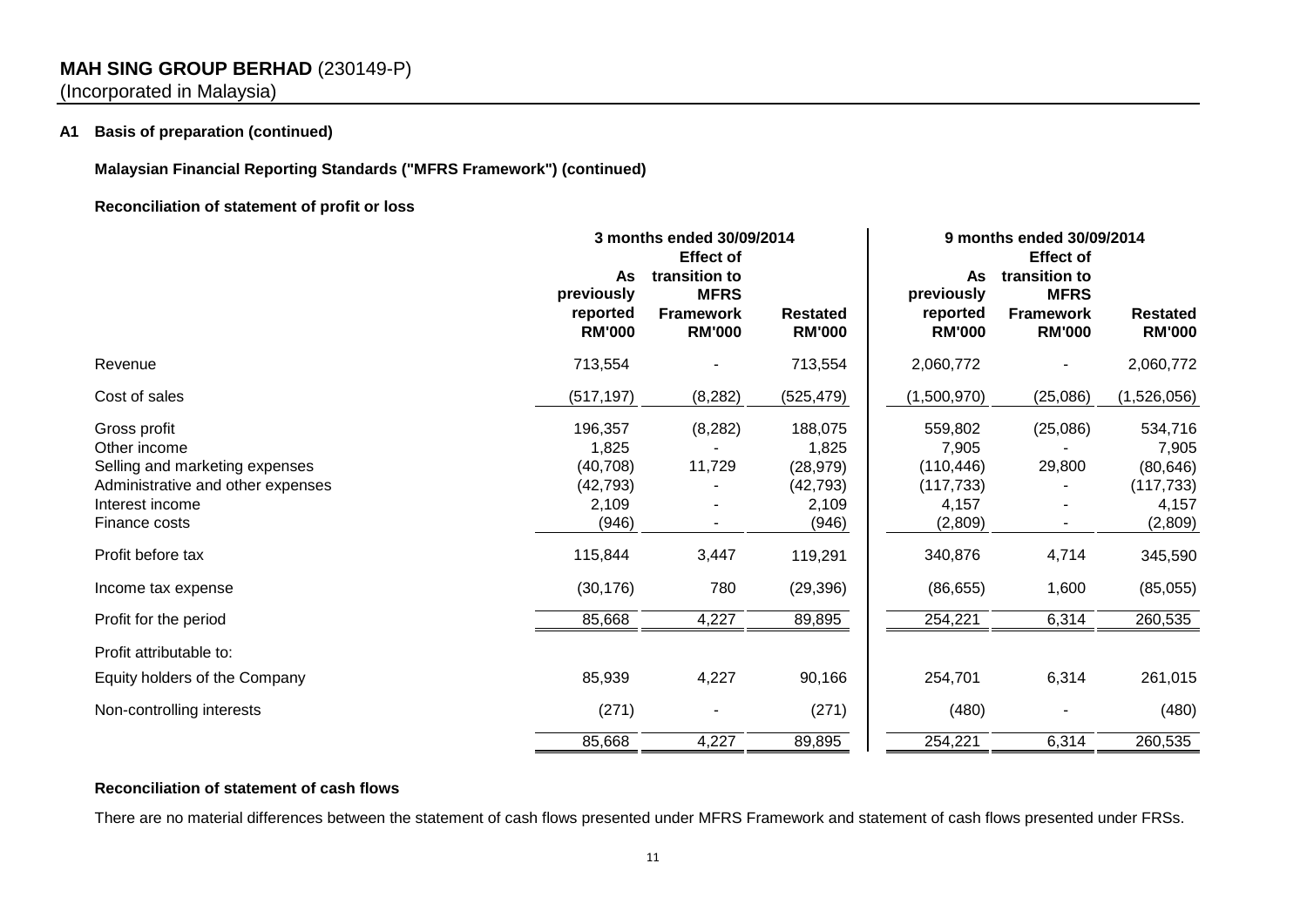## **A2 Seasonal or cyclical factors**

The operations of the Group were not significantly affected by any seasonal or cyclical factors during the financial period under review.

### **A3 Unusual items affecting assets, liabilities, equity, net income or cash flows**

There were no unusual items affecting the assets, liabilities, equity, net income or cash flows of the Group for the financial period under review.

### **A4 Changes in estimates**

There were no material changes in estimates for the financial period under review.

## **A5 Debt and equity securities**

During the financial period ended 30 September 2015, the Company increased its issued and paid up ordinary share capital from RM738,054,727 to RM1,204,708,614 by way of:

- a) issuance of 1,175,335 new ordinary shares of RM0.50 each pursuant to the exercise of Warrant B 2013/2018;
- b) issuance of 443,185,318 new ordinary shares of RM0.50 each together with 132,954,970 Warrant C 2015/2020 pursuant to the Rights Issue with warrants;
- c) issuance of 46,583 new ordinary shares of RM0.50 each pursuant to the exercise of Warrant C 2015/2020;
- d) issuance of 480,128,609 new ordinary shares of RM0.50 each pursuant to the Bonus Issue and additional 37,237,975 Warrant B 2013/2018 and 33,226,002 Warrant C 2015/2020 arising from the Bonus Issue adjustment; and
- e) issuance of 8,771,929 new ordinary shares of RM0.50 each pursuant to the conversion of redeemable convertible secured bonds.

The Company has issued RM540.0 million nominal value unrated perpetual sukuk under the Shariah principle of Musharakah by way of private placement which was completed on 31 March 2015.

Save for the above, there were no issuance and repayment of debt and equity securities, share buybacks, share cancellations, share held as treasury shares and resale of treasury shares during the financial period under review.

## **A6 Dividends paid**

On 17 September 2015, the Company paid a first and final single-tier dividend of 6.5 sen per ordinary share of RM0.50 each amounted to RM156,612,108.60 in respect of the financial year ended 31 December 2014.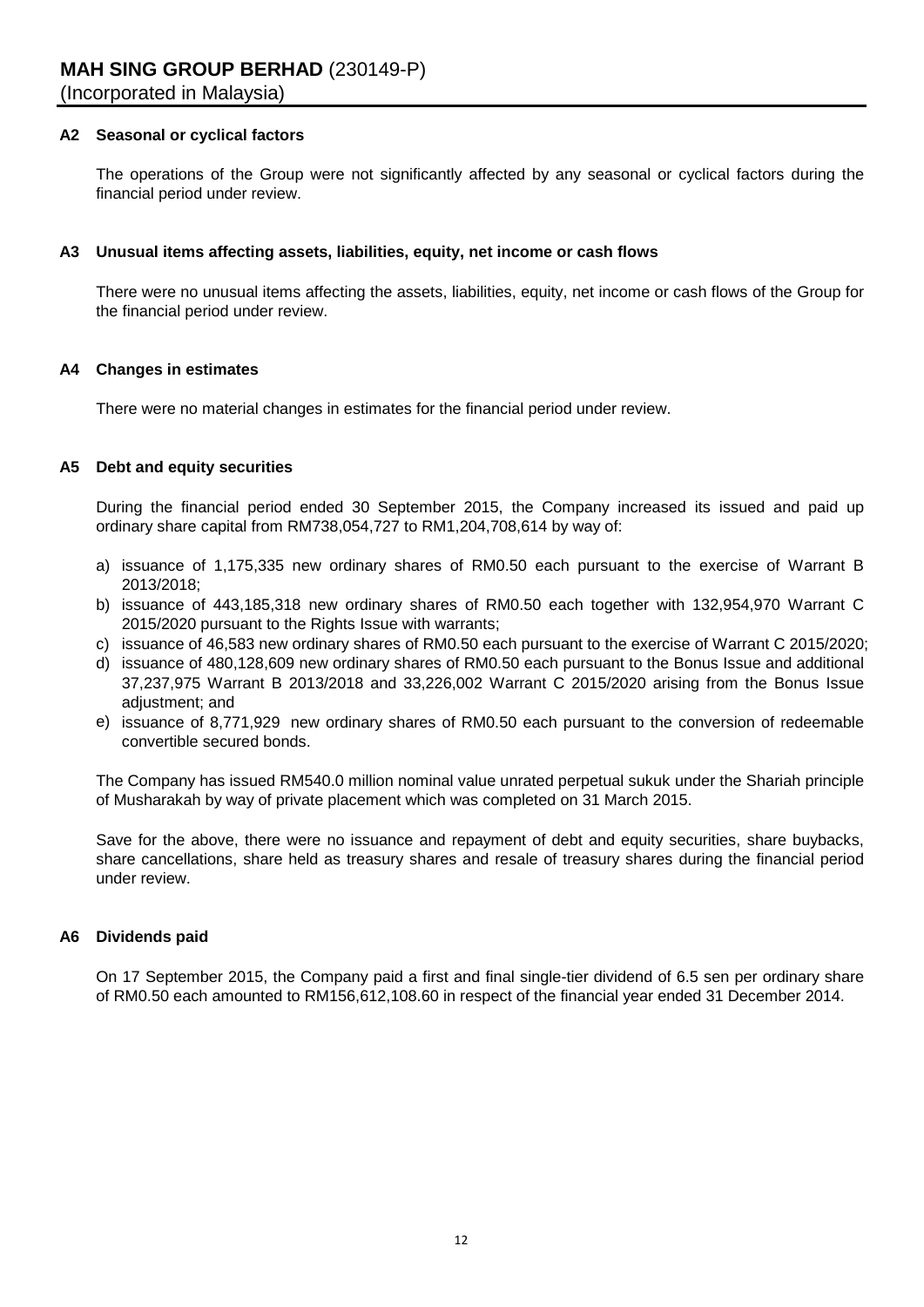## **A7 Segment reporting**

## **Period ended 30 September 2015**

|                                             |                                    |                                  | <b>Investment</b>                           |                                     |                                      |
|---------------------------------------------|------------------------------------|----------------------------------|---------------------------------------------|-------------------------------------|--------------------------------------|
|                                             | <b>Properties</b><br><b>RM'000</b> | <b>Plastics</b><br><b>RM'000</b> | <b>Holding</b><br>& Others<br><b>RM'000</b> | <b>Elimination</b><br><b>RM'000</b> | <b>Consolidated</b><br><b>RM'000</b> |
| <b>REVENUE</b>                              |                                    |                                  |                                             |                                     |                                      |
| <b>External revenue</b>                     | 2,114,792                          | 170,817                          | 49,761                                      |                                     | 2,335,370                            |
| Inter-segment                               |                                    | 6                                | 199,141                                     | (199, 147)                          |                                      |
|                                             | 2,114,792                          | 170,823                          | 248,902                                     | (199,147)                           | 2,335,370                            |
| <b>RESULTS</b>                              |                                    |                                  |                                             |                                     |                                      |
| <b>Operating profit</b>                     | 330,366                            | 8,811                            | 16,905                                      |                                     | 356,082                              |
| <b>Interest income</b>                      | 7,205                              | 40                               |                                             |                                     | 7,245                                |
| <b>Finance costs</b>                        | (2, 451)                           | (1, 279)                         | (1, 289)                                    |                                     | (5,019)                              |
| <b>Profit before tax</b>                    | 335,120                            | 7,572                            | 15,616                                      | ۰                                   | 358,308                              |
| Income tax expense                          |                                    |                                  |                                             |                                     | (86, 557)                            |
| Profit for the period                       |                                    |                                  |                                             |                                     | 271,751                              |
| <b>OTHER INFORMATION</b>                    |                                    |                                  |                                             |                                     |                                      |
| <b>Capital expenditure</b>                  | 3,162                              | 4,447                            | 163                                         |                                     | 7,772                                |
| <b>Depreciation and amortisation</b>        | 3,647                              | 9,519                            | 323                                         |                                     | 13,489                               |
| <b>ASSETS AND LIABILITIES</b>               |                                    |                                  |                                             |                                     |                                      |
| <b>Segment assets</b>                       | 5,380,470                          | 183,966                          | 804,288                                     |                                     | 6,368,724                            |
| <b>Current and deferred tax assets</b>      |                                    |                                  |                                             |                                     | 92,411                               |
| <b>Total assets</b>                         |                                    |                                  |                                             |                                     | 6,461,135                            |
| <b>Segment liabilities</b>                  | 2,460,278                          | 55,599                           | 311,068                                     |                                     | 2,826,945                            |
| <b>Current and deferred tax liabilities</b> |                                    |                                  |                                             |                                     | 64,182                               |
| <b>Total liabilities</b>                    |                                    |                                  |                                             |                                     | 2,891,127                            |
|                                             |                                    |                                  |                                             |                                     |                                      |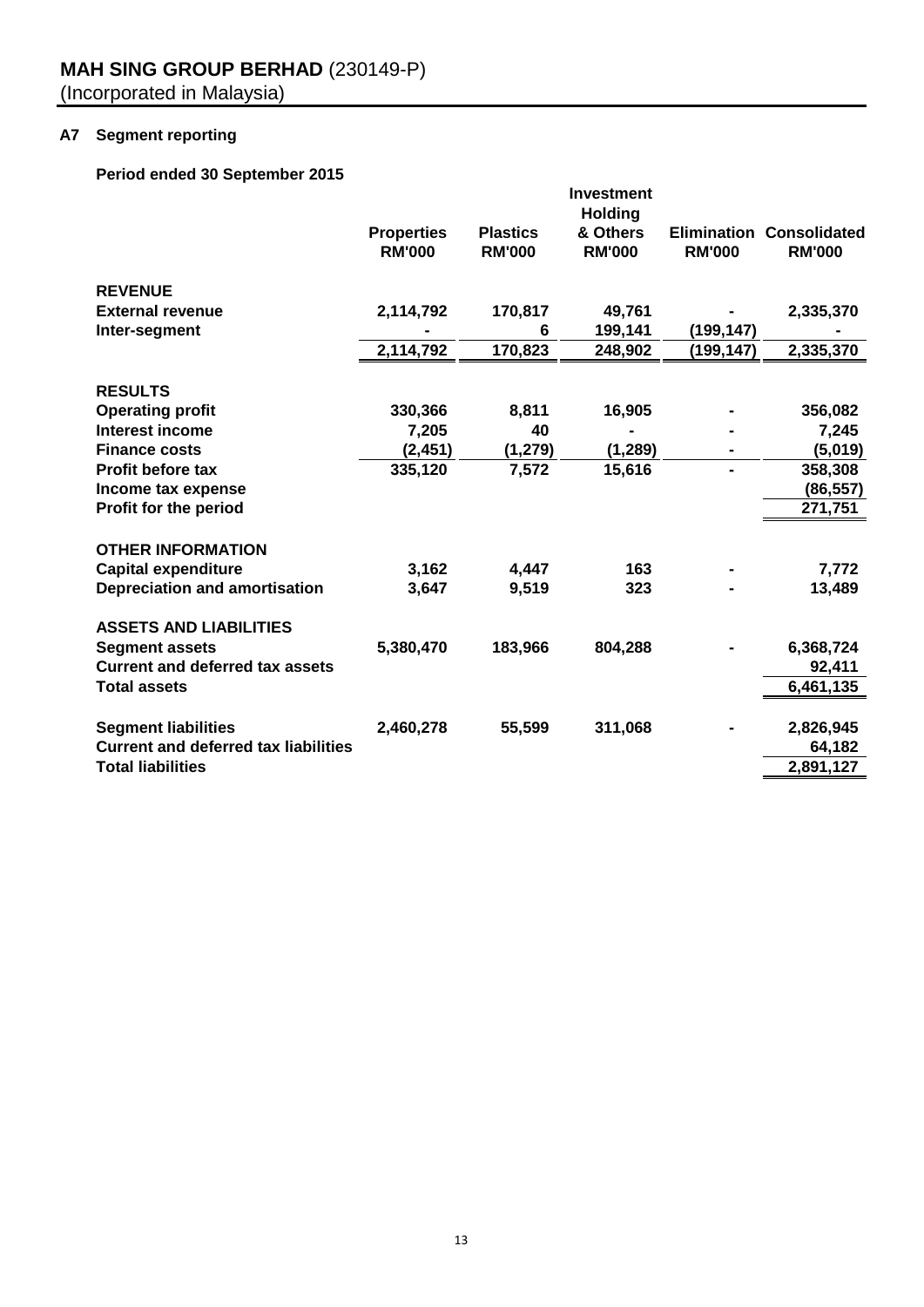## **A7 Segment reporting (continued)**

Period ended 30 September 2014 (restated)

|                                      |                             |                                  | Investment<br>Holding     |                              |                               |
|--------------------------------------|-----------------------------|----------------------------------|---------------------------|------------------------------|-------------------------------|
|                                      | Properties<br><b>RM'000</b> | <b>Plastics</b><br><b>RM'000</b> | & Others<br><b>RM'000</b> | Elimination<br><b>RM'000</b> | Consolidated<br><b>RM'000</b> |
|                                      |                             |                                  |                           |                              |                               |
| <b>REVENUE</b>                       |                             |                                  |                           |                              |                               |
| <b>External revenue</b>              | 1,834,047                   | 182,837                          | 43,888                    |                              | 2,060,772                     |
| Inter-segment                        |                             |                                  | 175,924                   | (175,924)                    |                               |
|                                      | 1,834,047                   | 182,837                          | 219,812                   | (175,924)                    | 2,060,772                     |
| <b>RESULTS</b>                       |                             |                                  |                           |                              |                               |
| Operating profit                     | 328,241                     | 10,630                           | 5,371                     |                              | 344,242                       |
| Interest income                      | 4,120                       | 37                               |                           |                              | 4,157                         |
| Finance costs                        | (1,078)                     | (1, 421)                         | (310)                     |                              | (2,809)                       |
| Profit before tax                    | 331,283                     | 9,246                            | 5,061                     |                              | 345,590                       |
| Income tax expense                   |                             |                                  |                           |                              | (85,055)                      |
| Profit for the period                |                             |                                  |                           |                              | 260,535                       |
| <b>OTHER INFORMATION</b>             |                             |                                  |                           |                              |                               |
| Capital expenditure                  | 2,664                       | 11,515                           | 337                       |                              | 14,516                        |
| Depreciation and amortisation        | 3,504                       | 8,989                            | 241                       |                              | 12,734                        |
| <b>ASSETS AND LIABILITIES</b>        |                             |                                  |                           |                              |                               |
| Segment assets                       | 4,716,674                   | 169,721                          | 189,217                   |                              | 5,075,612                     |
| Current and deferred tax assets      |                             |                                  |                           |                              | 71,366                        |
| <b>Total assets</b>                  |                             |                                  |                           |                              | 5,146,978                     |
| Segment liabilities                  | 2,525,071                   | 50,748                           | 307,136                   |                              | 2,882,955                     |
| Current and deferred tax liabilities |                             |                                  |                           |                              | 62,023                        |
| <b>Total liabilities</b>             |                             |                                  |                           |                              | 2,944,978                     |
|                                      |                             |                                  |                           |                              |                               |

#### **A8 Material subsequent events**

Save as disclosed in B6, there were no material events subsequent to the reporting date up to 20 November 2015, being the latest practicable date which is not earlier than 7 days from the date of issuance of this Interim Financial Report.

## **A9 Related party transactions**

Transactions with Directors of the Company and subsidiary companies and companies in which they have interests:

|                                                                                               | 01/01/2015    |
|-----------------------------------------------------------------------------------------------|---------------|
|                                                                                               | to            |
|                                                                                               | 30/09/2015    |
|                                                                                               | <b>RM'000</b> |
| (i) Rental paid to a Company in which a Director of the Company has interest                  | 1,133         |
| (ii) Maintenance services rendered from a company in which the Directors are family           |               |
| members of a Director of the Company                                                          | 127           |
| (iii) Sales of development properties to a Director of the Company and/or subsidiary          |               |
| companies                                                                                     | 1.427         |
| (iv) Professional fees paid to a firm in which a Director of a subsdiary company has interest | 1,690         |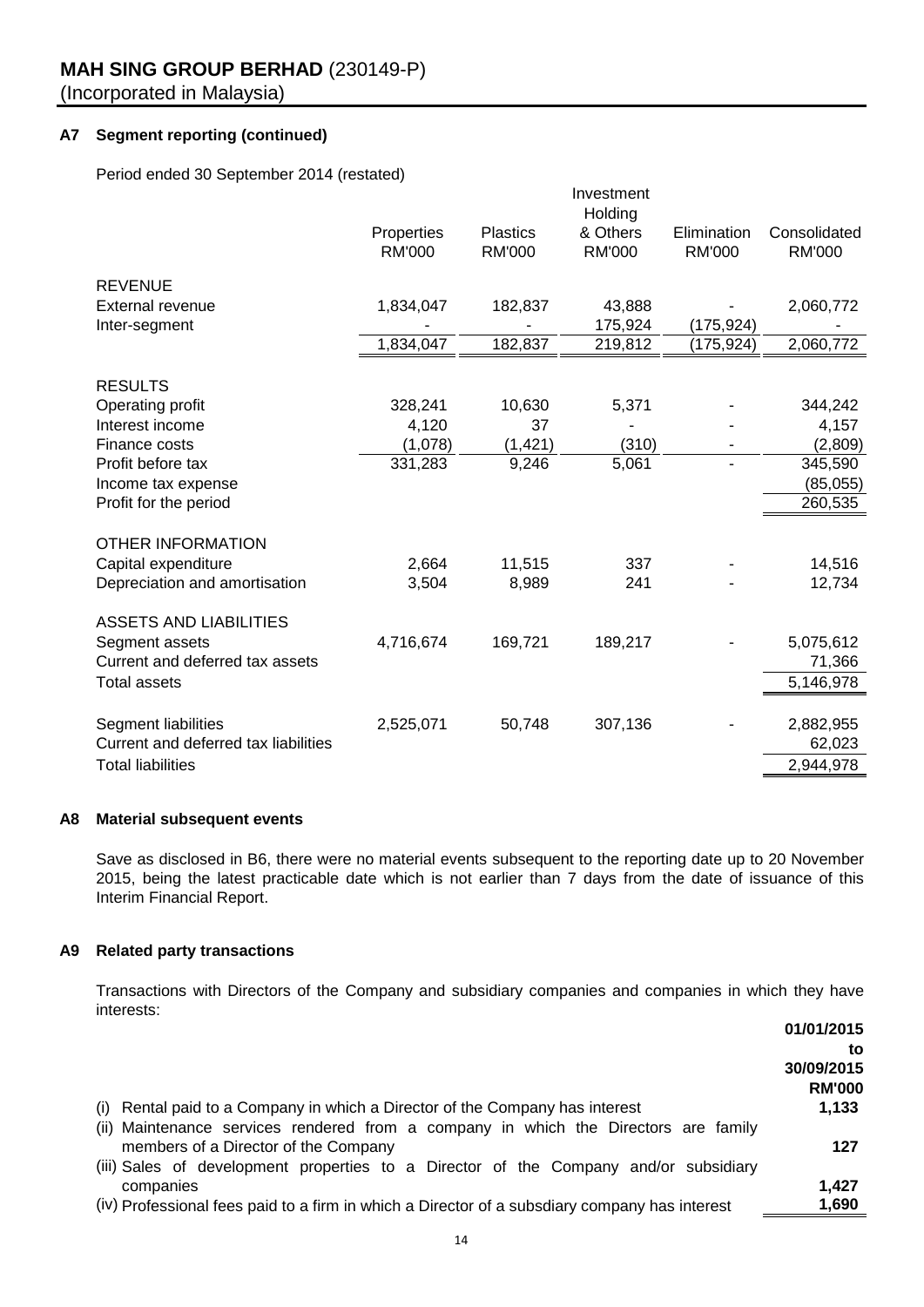## **A10 Changes in the composition of the Group**

There were no changes in the composition of the Group for the financial period except for the following:

- a) On 26 January 2015, the Company acquired the entire issued and paid-up share capital of Fusion Heights Development Sdn Bhd, a private limited company incorporated in Malaysia, with an authorised share capital of RM400,000 comprising 400,000 ordinary shares of RM1.00 each, of which 2 ordinary shares of RM1.00 each have been issued and fully paid-up, for a cash consideration of RM2.00.
- b) On 30 April 2015, a wholly-owned subsidiary of the Company, MSGB (Australia) Sdn Bhd (formerly known as Idealvista Development Sdn Bhd) incorporated a new wholly-owned subsidiary known as MSGB Australia Pty Ltd, a private limited company incorporated in Australia with an issued and paid-up share capital of AUD10.00 comprising 10 ordinary shares of AUD1.00 each.
- c) On 12 June 2015, the Company acquired the entire issued and paid-up share capital of Mont Meridian Development Sdn Bhd, a private limited company incorporated in Malaysia, with an authorised share capital of RM400,000 comprising 400,000 ordinary shares of RM1.00 each, of which 2 ordinary shares of RM1.00 each have been issued and fully paid-up, for a cash consideration of RM2.00.

## **A11 Changes in contingent liabilities or contingent assets**

There were no contingent assets. Contingent liabilities of the Group are as follows:

|                                                        | 30/09/2015               | 31/12/2014 |
|--------------------------------------------------------|--------------------------|------------|
|                                                        | <b>RM'000</b>            | RM'000     |
| Bank guarantees issued in favour of third parties      | 42.856                   | 31.947     |
| Corporate guarantees issued in favour of third parties | 6.855                    | 7.797      |
| <b>Others</b>                                          | $\overline{\phantom{a}}$ | 1.147      |
|                                                        | 49.711                   | 40.891     |

## **A12 Capital commitments**

| Contractual commitment in relation to:<br>- Proposed acquisition of land<br>- Development Agreement for proposed development of land in Kota Kinabalu | <u>งพบมเผม ม</u><br><b>RM'000</b><br>294,729<br>158,740 |
|-------------------------------------------------------------------------------------------------------------------------------------------------------|---------------------------------------------------------|
| Commitment for acquisition of property, plant and equipment:<br>Approved and contracted for                                                           | 20.945                                                  |
| Commitment for construction of investment property:<br>Approved and contracted for<br>$\sim$                                                          | 7,627                                                   |
|                                                                                                                                                       | 482,041                                                 |

**30/09/2015**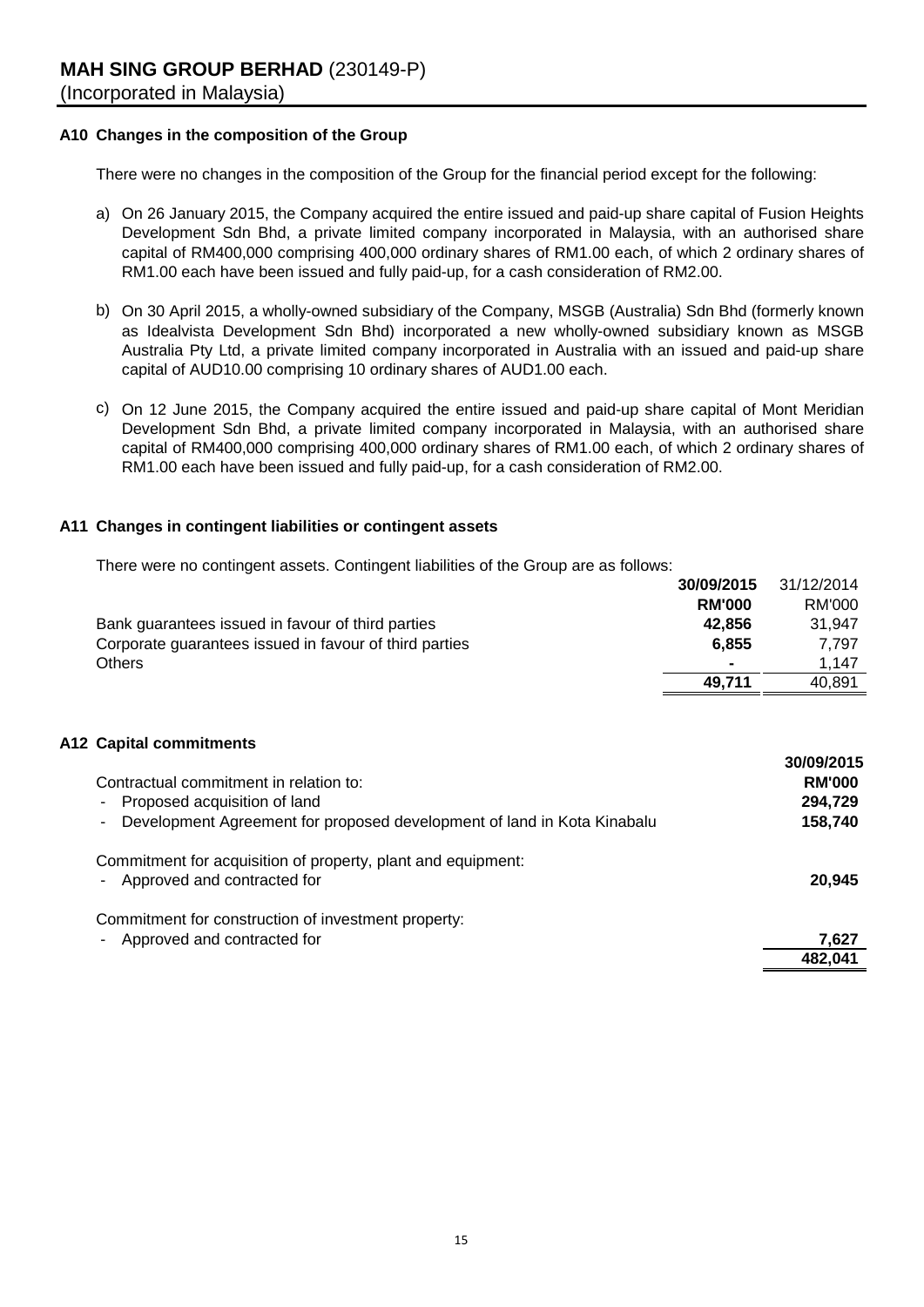#### **B Explanatory notes pursuant to Appendix 9B of the Listing Requirements of Bursa Malaysia Securities Berhad**

## **B1 Review of Group performance**

The Group posted revenue of approximately RM2.3 billion and net profit of approximately RM273.8 million for the nine-months ended 30 September 2015. This represented 13.3% improvement in revenue and 4.9% improvement in net profit as compared to the corresponding period last year. On quarterly basis, revenue improved by 8.0% to approximately RM770.7 million and net profit declined by 6.4% to approximately RM84.4 million compared to the same quarter last year mainly due to higher expenses incurred in the current quarter.

As at 30 September 2015, the Group had a cash pile of approximately RM1.3 billion and net gearing at 0.05 times.

## **Property development**

For the nine-months ended 30 September 2015, revenue from property development was approximately RM2.1 billion, marking near to 15.3% improvement as compared to approximately RM1.8 billion achieved in the corresponding period last year. Operating profit also increased slightly by 0.6% from approximately RM328.2 million to approximately RM330.4 million. The improvement in results for the nine-months ended 30 September 2015 compared to corresponding period last year was attributable to the higher work progress and sales from the Group's ongoing development projects such as *M City* in Jalan Ampang, *Icon City* in Petaling Jaya, *Southville City @ KL South* , *M Residence 2 @ Rawang* and *Garden Residence* , *Clover @ Garden Residence* and *Garden Plaza* in Cyberjaya*.* 

Other projects that contributed to the Group's results in Greater KL and Klang Valley included *Kinrara Residence* in Puchong, *M Residence @ Rawang* , *Icon Residence* in Mont' Kiara, *Lakeville Residence* in Taman Wahyu, *D'sara Sentral* in Sungai Buloh and *M Suites* in Jalan Ampang. Commercial projects included *Star Avenue @ D'sara.* Furthermore, projects in Penang Island i.e. *Ferringhi Residence, Southbay City* and *Legenda @ Southbay* and projects in Iskandar, Johor Bahru i.e. *Mah Sing i-Parc @ Tanjung Pelepas* , *Austin Perdana* , *Sri Pulai Perdana 2* , *Sierra Perdana* and *The Meridin @ Medini* as well as *Sutera Avenue* in Kota Kinabalu, Sabah also contributed.

The Group achieved cumulative property sales of RM1.60 billion for the nine-months ended 30 September 2015 due to products that are in line with the current market demand which is focused on affordability. As at 30 September 2015, a total of approximately RM30.62 billion comprising unbilled sales of approximately RM4.75 billion combined with remaining GDV of approximately RM25.87 billion is expected to sustain the Group's revenue growth over the next eight years.

## **Plastics**

The plastics segment continued to contribute to the revenue and operating profit of the Group amounting to approximately RM170.8 million and approximately RM8.8 million respectively.

## **Investment holding & Others**

Revenue and profit for the segment comprise mainly interest income from the depository of funds and the trading of building materials.

## **B2 Material change in quarterly results compared with the immediate preceding quarter**

The Group's current quarter profit before tax of approximately RM110.7 million was 5.5% lower than the immediate preceding quarter of approximately RM117.2 million. The fluctuation in quarterly results was mainly due to higher profit recognition from completed projects in the immediate preceding quarter.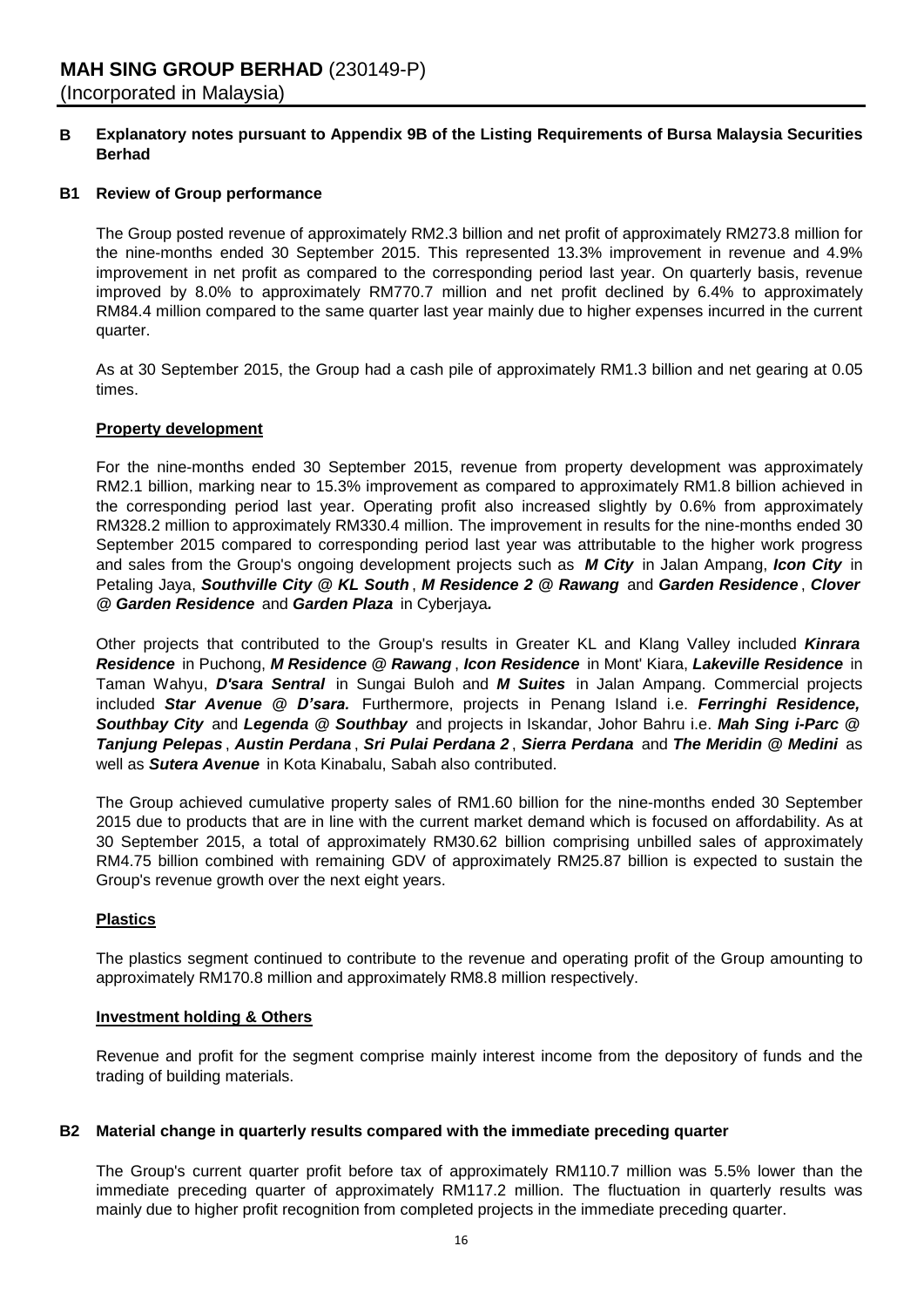## **B3 Prospects for the current financial year**

Despite the challenging operating conditions amidst tight mortgage lending and cautious sentiments, the Group remains confident of delivering sustainable performance for the financial year, supported by solid track record, established branding and right market positioning, as well as prudent financial discipline and healthy liquidity profile.

Backed by a diversified portfolio of 35 ongoing projects that are mainly focusing in Greater KL and Klang Valley and well spread-out throughout different stages of project lifecycle, the Group is positioned to continue its earnings delivery. The balanced portfolio also provides flexibility for launches to be phased and the mix adjusted according to operating conditions to ensure maximization of project development value.

The Group will continue to focus on end-user demand for beginner homes, driven by young demographic, continuing new households formation and stable labour market conditions. The recently released 4th block in *D'sara Sentral* in Sungai Buloh (from RM580,000) and 5th block in *Lakeville Residence* in Taman Wahyu (from RM594,800) achieved steady take-up. In the pipeline to drive sales prospects include new releases of affordable landed homes in **Meridin East**, Pasir Gudang (from RM350,000) and Cerrado serviced apartments in *Southville City @ KL South* (from RM388,000). With deliberate selective approach to new launches, the Group actively pursues sales from existing projects.

Total unbilled sales amounting to approximately RM4.75 billion provides liquidity and steady stream of near term cash flows. The remaining landbank of the Group worth RM25.87 billion is expected to support growth over the next 8 years. With strong balance sheets and a low net gearing of 0.05 times, the Group will continue to adopt a prudent approach to future land acquisition, to balance stability and longer term growth visibility.

## **B4 Profit forecast**

Not applicable as the Group has not issued profit forecast or profit guarantee in a public document.

#### **B5 Income tax expense**

|                                     | 3 months ended |            | <b>Period ended</b> |               |
|-------------------------------------|----------------|------------|---------------------|---------------|
|                                     |                | (Restated) |                     | (Restated)    |
|                                     | 30/09/2015     | 30/09/2014 | 30/09/2015          | 30/09/2014    |
|                                     | <b>RM'000</b>  | RM'000     | <b>RM'000</b>       | <b>RM'000</b> |
| Current tax:                        |                |            |                     |               |
| Malaysian income tax                | 28,224         | 23,075     | 97,895              | 79,659        |
| Foreign tax                         |                | (302)      | ٠                   | 57            |
|                                     | 28,224         | 22,773     | 97,895              | 79,716        |
| Under/(Over) provision of Malaysian |                |            |                     |               |
| income tax in prior year            | 5,583          | (2,250)    | 5,583               | (2,250)       |
|                                     | 33,807         | 20,523     | 103,478             | 77,466        |
| Deferred tax:                       |                |            |                     |               |
| Malaysian deferred tax              | (7,016)        | 8,873      | (16,921)            | 7,589         |
|                                     | 26,791         | 29,396     | 86,557              | 85,055        |

The Group's effective tax rates for the current quarter and current financial period were lower than the statutory tax rate of 25% mainly due to certain income of the Group which are exempt from income tax.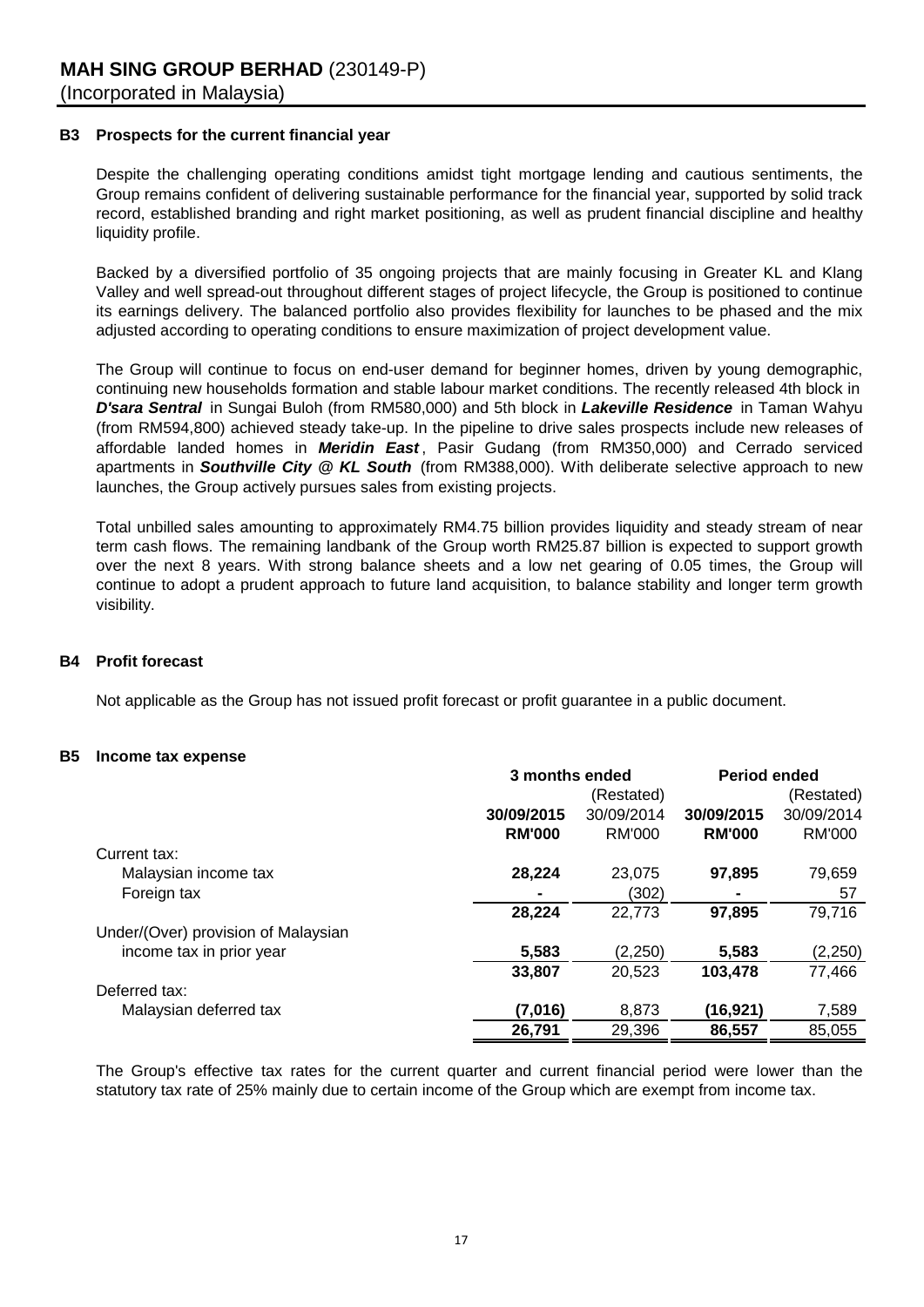### **B6 Status of corporate proposals**

The following corporate proposals as announced by the Company have not been completed as at 20 November 2015 (being the latest practicable date which is not earlier than 7 days from the date of issuance of this Interim Financial Report):

1) On 5 July 2010, the Company's wholly-owned subsidiary, Grand Prestige Development Sdn Bhd ("**Grand Prestige**") entered into a Joint Venture Agreement ("**JVA**") with Medan Damai Sdn Bhd ("**Medan Damai**") for the joint development of a piece of residential land in Kinrara with total gross area measuring approximately 13.2 acres (net aggregate area of 7.59 acres) in Mukim Petaling, Daerah Petaling, Negeri Selangor Darul Ehsan ("**Kinrara Land**"). Under the terms of the JVA, Medan Damai shall grant Grand Prestige the exclusive rights to continue with the sales and development of the Kinrara Land and in return for an entitlement sum of RM35,403,863.85.

The JVA is pending fulfilment by Medan Damai of certain obligations pertaining to the development components.

2) On 26 March 2012, the Company's wholly-owned subsidiary, Capitol Avenue Development Sdn Bhd ("**Capitol Avenue**") entered into a Joint Development Agreement ("**JDA**") with Paduan Hebat Sdn Bhd ("**Paduan Hebat**") for the proposed joint development of a parcel of prime leasehold commercial land measuring approximately 4.26 acres ("**KK Land**") in Kota Kinabalu, Negeri Sabah. Under the terms of the JDA, Paduan Hebat agreed with Capitol Avenue to jointly develop the KK Land for an entitlement of RM39 million. RM25 million of the entitlement for the KK Land shall be satisfied by way of cash and the remaining balance shall be settled by way of conveyance of such number of unit(s) which shall be developed on the KK Land with total value equivalent to RM14 million or such other lesser sum as may be adjusted in accordance with the provisions of the JDA.

On 4 December 2012, all Paduan Hebat's obligations have been fully performed pursuant to the JDA. The development of KK Land has commenced in December 2013.

3) On 29 May 2013, the Company's subsidiary, Convention City Development Sdn Bhd ("**Convention City**") entered into a development agreement ("**DA**") with Yayasan Sabah ("**Yayasan Sabah**" or "**Landowner**") for the proposed development of a parcel of prime land measuring approximately 8.33 acres ("**Parcel A**") forming part of all that piece of master land held under title no. 016290976 in the locality of Tanjung Lipat, District of Kota Kinabalu, Negeri Sabah. Under the terms of the DA, Yayasan Sabah agrees to grant an exclusive right to Convention City to develop Parcel A for a cash consideration of RM163 million. Convention City has also been granted an exclusive option to develop 2 parcels of adjacent land with a total land area measuring approximately 5.95 acres ("**Option Land**") at an entitlement price of RM117 million. The option is exercisable by Convention City within 2 years from the date the Landowner procures the separate issue document of title to the Option Land.

Convention City and Yayasan Sabah are currently in discussions on an extension of time to enable the Landowner to perform the Landowner's obligations.

4) On 12 March 2014, the Company's wholly-owned subsidiary, Enchanting View Development Sdn Bhd ("**Enchanting View**") entered into a sale and purchase agreement ("**SPA**") with Great Doctrine (M) Sdn Bhd ("**Vendor**") for the proposed acquisition of a portion of prime land measuring approximately 85.43 acres forming part of all that piece of leasehold land measuring approximately 77.02 hectares held under master title known as PN 11895, Lot 741 Seksyen 13, Bandar Shah Alam, Daerah Petaling, Negeri Selangor for a cash consideration of RM327,477,110.40.

On 14 September 2015, Enchanting View and the Vendor had by way of exchange of letters, mutually agreed to a 6 month extension of the conversion approval's period and the consent's period, the periods of which will be expiring on 14 March 2016.

The proposed acquisition is pending fulfilment of the conditions precedent of the SPA.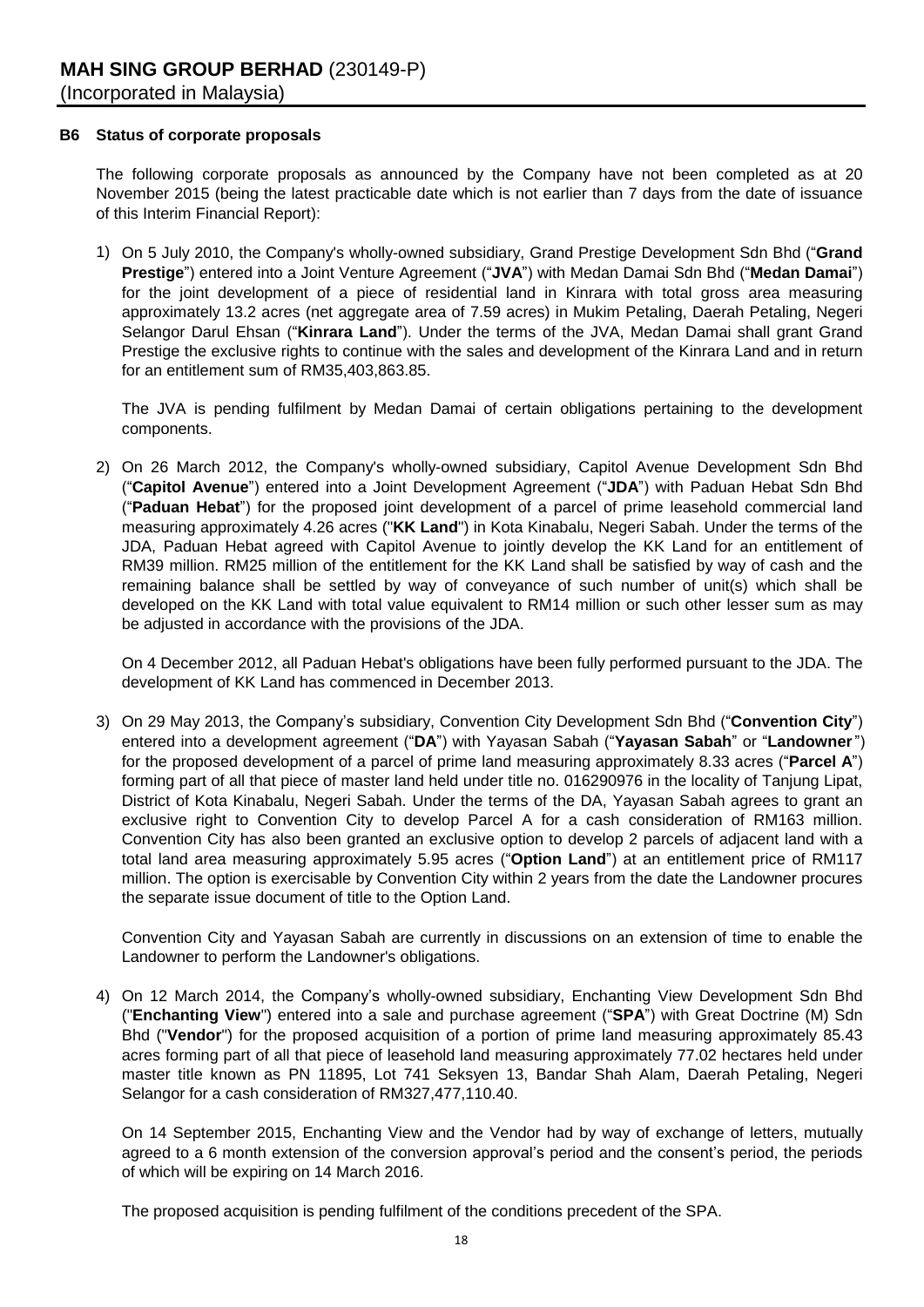## **B6 Status of corporate proposals (continued)**

5) On 5 August 2015, Grand Prestige Development Sdn Bhd ("**Grand Prestige**"), a wholly-owned subsidiary of the Company was served with a writ and statement of claim filed in the High Court of Seremban by the alleged undivided registered proprietors/beneficial owners of a part of a piece of freehold land in Mukim Rantau, Daerah Seremban, Negeri Sembilan ("**Land**"). This suit prayed for, amongst others, a declaration that the sale and purchase agreement ("**SPA**") signed on 11 August 2015 between Grand Prestige and persons who had represented themselves as essentially being authorised to sell the Land ("**Trustees**"), is invalid. Grand Prestige has been named as one of the defendants in that suit. The suit will be called up for a further case management on 27 November 2015. The trial dates have yet to be fixed.

On 14 August 2015, Grand Prestige, had through its solicitors sent a letter to the Trustees informing that the SPA is void and/or rescinded due to, amongst others, misrepresentation and/or the breach of terms and conditions of the SPA by the vendors and/or unlawful events. Grand Prestige also demanded for the refund of the deposit being 10% of the purchase consideration of the Land in the sum of approximately RM35.96 million ("**Deposit**"), together with interests earned thereon.

On 25 August 2015, Grand Prestige filed an application for essentially an interim injunction to prohibit the operators of the trust account (in which the deposit is held) from, amongst others, paying out, transferring and/or dealing in any way the deposit together with interest earned thereon ("**Interim Injuction Application**"). Pending the hearing and decision of this Interim Injunction Application, the Seremban High Court has made an order in the meantime to safeguard the Deposit in the trust account by prohibiting the operators of the trust account from essentially paying out, transferring and/or dealing in any way the Deposit together with interest earned thereon. The Interim Injunction Application was heard on 29 October 2015 and the decision is scheduled to be delivered on 27 November 2015. In this same action, Grand Prestige has applied to strike out parts of the defendants' defence and counterclaim and which application has also been fixed for hearing on 27 November 2015.

6) The total gross proceeds raised by the Company from the rights issue with warrants amounted to RM629,323,152. The status of the utilisation of proceeds as at 20 November 2015 is as follow:

| Details of utilisation                                    | <b>Approved</b><br>utilisation<br><b>RM'000</b> | Actual<br><b>RM'000</b> | utilisation Reallocation<br><b>RM'000</b> | <b>Balance</b><br>unutilised<br><b>RM'000</b> | <b>Timeframe for</b><br>utilisation<br><b>RM'000</b> |
|-----------------------------------------------------------|-------------------------------------------------|-------------------------|-------------------------------------------|-----------------------------------------------|------------------------------------------------------|
| Land acquisition and property<br>development activities   | 530,000                                         | (164, 732)              | ٠                                         |                                               | 365,268 Within 24 months                             |
| General working capital<br>Estimated expenses in relation | 91,323<br>8,000                                 | (59, 916)<br>(7, 972)   | 28<br>$(28)^{*}$                          |                                               | 31,435 Within 12 months<br>- Within 6 months         |
| to the corporate exercise<br>Total                        | 629,323                                         | (232, 620)              |                                           | 396,703                                       |                                                      |

\* The unutilised amount of RM27,935 for the estimated expenses in relation to the corporate exercise has been reallocated for general working capital requirements.

Approximately RM370.0 million of the total proceeds raised from the rights issue with warrants was earmarked for part payment of the acquisition of the Seremban Land and a piece of leasehold land in Puchong, Selangor ("**Puchong Land**"). With the rescission of the proposed acquisitions, the balance RM363.4 million, after deducting RM6.6 million as commitment fee and agreed liquidated damages payable to the vendor for the Puchong Land, has been proposed to be re-allocated for other potential land acquisitions and/or property development activities, should the opportunity arise.

The Company will be seeking the approval of its shareholders at an Extraordinary General Meeting to be convened on the variation of the utilisation of the proceeds from the rights issue with warrants.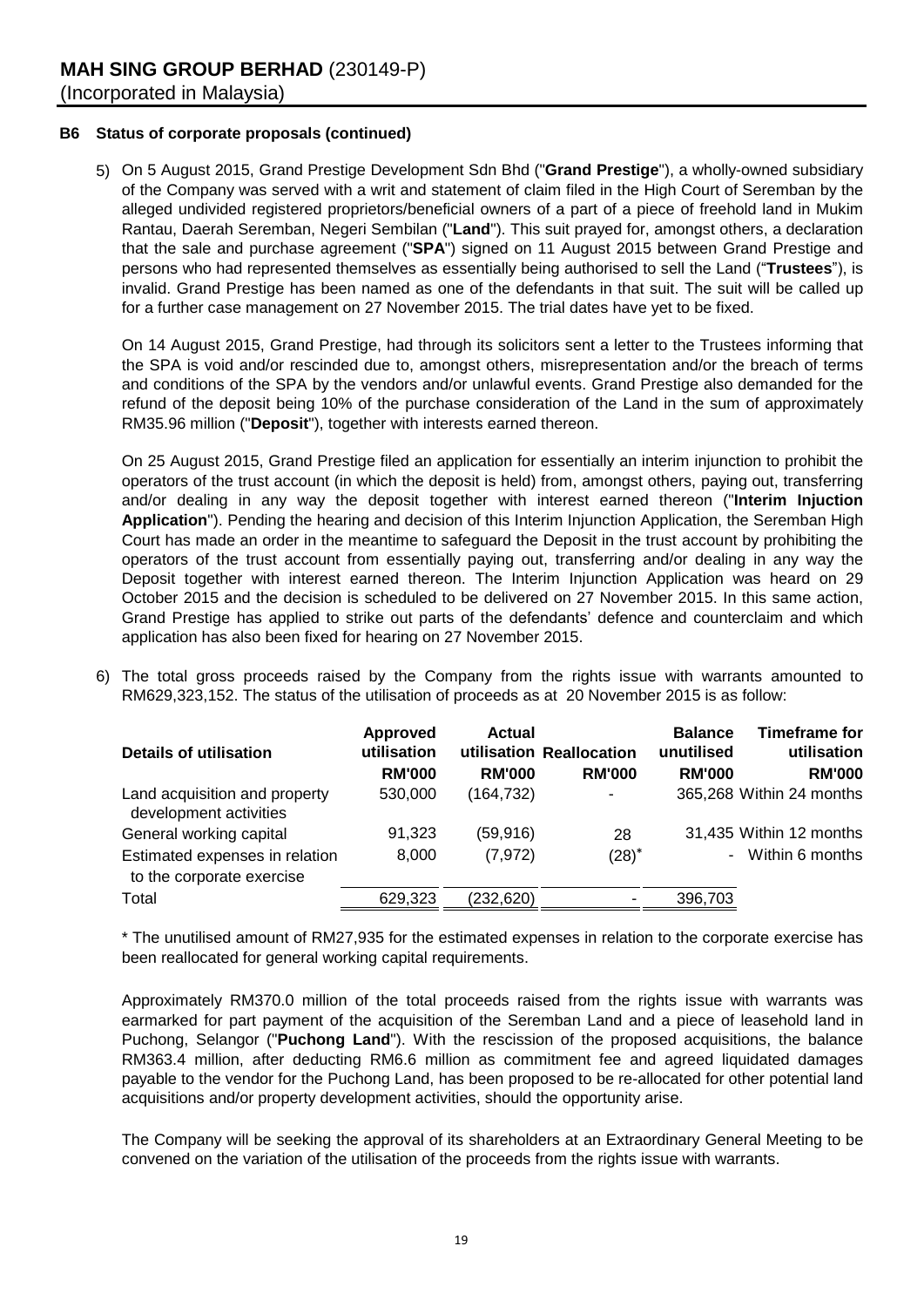## **B7 Group borrowings**

Total group borrowings as at 30 September 2015 were as follows:

| (Denominated in)                | <b>Secured</b><br><b>RM'000</b><br>(RM) | <b>Secured</b><br><b>RM'000</b><br>(Indonesian<br><b>Rupiah</b> ) | <b>Secured</b><br><b>RM'000</b><br>(USD) | <b>Total</b><br><b>RM'000</b> |
|---------------------------------|-----------------------------------------|-------------------------------------------------------------------|------------------------------------------|-------------------------------|
| Redeemable convertible bonds    |                                         |                                                                   |                                          |                               |
| - after 12 months               | 292,303                                 |                                                                   |                                          | 292,303                       |
| Term loans payable              |                                         |                                                                   |                                          |                               |
| - within 12 months              | 83,634                                  | 3,848                                                             |                                          | 87,482                        |
| - after 12 months               | 1,132,687                               | 313                                                               |                                          | 1,133,000                     |
|                                 | 1,216,321                               | 4,161                                                             |                                          | 1,220,482                     |
| Short term borrowings           |                                         | 1,500                                                             | 3,516                                    | 5,016                         |
| <b>Bank overdrafts</b>          | ۰                                       | 182                                                               |                                          | 182                           |
| Finance lease and hire purchase |                                         |                                                                   |                                          |                               |
| - within 12 months              | 1,532                                   | 949                                                               |                                          | 2,481                         |
| - after 12 months               | 1,965                                   | 2,076                                                             |                                          | 4,041                         |
|                                 | 3,497                                   | 3,025                                                             |                                          | 6,522                         |
| Total                           | 1,512,121                               | 8,868                                                             | 3,516                                    | 1,524,505                     |

## **B8 Material litigation**

On 5 August 2015, Grand Prestige Development Sdn Bhd ("**Grand Prestige**"), a wholly-owned subsidiary of the Company was served with a writ and statement of claim filed in the High Court of Seremban by the alleged undivided registered proprietors/beneficial owners of a part of a piece of freehold land in Mukim Rantau, Daerah Seremban, Negeri Sembilan ("**Land**"). This suit prayed for, amongst others, a declaration that the sale and purchase agreement ("**SPA**") signed on 11 August 2015 between Grand Prestige and persons who had represented themselves as essentially being authorised to sell the Land ("**Trustees**"), is invalid. Grand Prestige has been named as one of the defendants in that suit. The suit will be called up for a further case management on 27 November 2015. The trial dates have yet to be fixed.

On 14 August 2015, Grand Prestige, had through its solicitors sent a letter to the Trustees informing that the SPA is void and/or rescinded due to, amongst others, misrepresentation and/or the breach of terms and conditions of the SPA by the vendors and/or unlawful events. Grand Prestige also demanded for the refund of the deposit being 10% of the purchase consideration of the Land in the sum of approximately RM35.96 million ("**Deposit**"), together with interests earned thereon.

On 25 August 2015, Grand Prestige filed an application for essentially an interim injunction to prohibit the operators of the trust account (in which the deposit is held) from, amongst others, paying out, transferring and/or dealing in any way the deposit together with interest earned thereon ("**Interim Injuction Application**"). Pending the hearing and decision of this Interim Injunction Application, the Seremban High Court has made an order in the meantime to safeguard the Deposit in the trust account by prohibiting the operators of the trust account from essentially paying out, transferring and/or dealing in any way the Deposit together with interest earned thereon. The Interim Injunction Application was heard on 29 October 2015 and the decision is scheduled to be delivered on 27 November 2015. In this same action, Grand Prestige has applied to strike out parts of the defendants' defence and counterclaim and which application has also been fixed for hearing on 27 November 2015.

## **B9 Derivatives financial instrument**

As at 30 September 2015, there were no outstanding foreign currency forward contracts.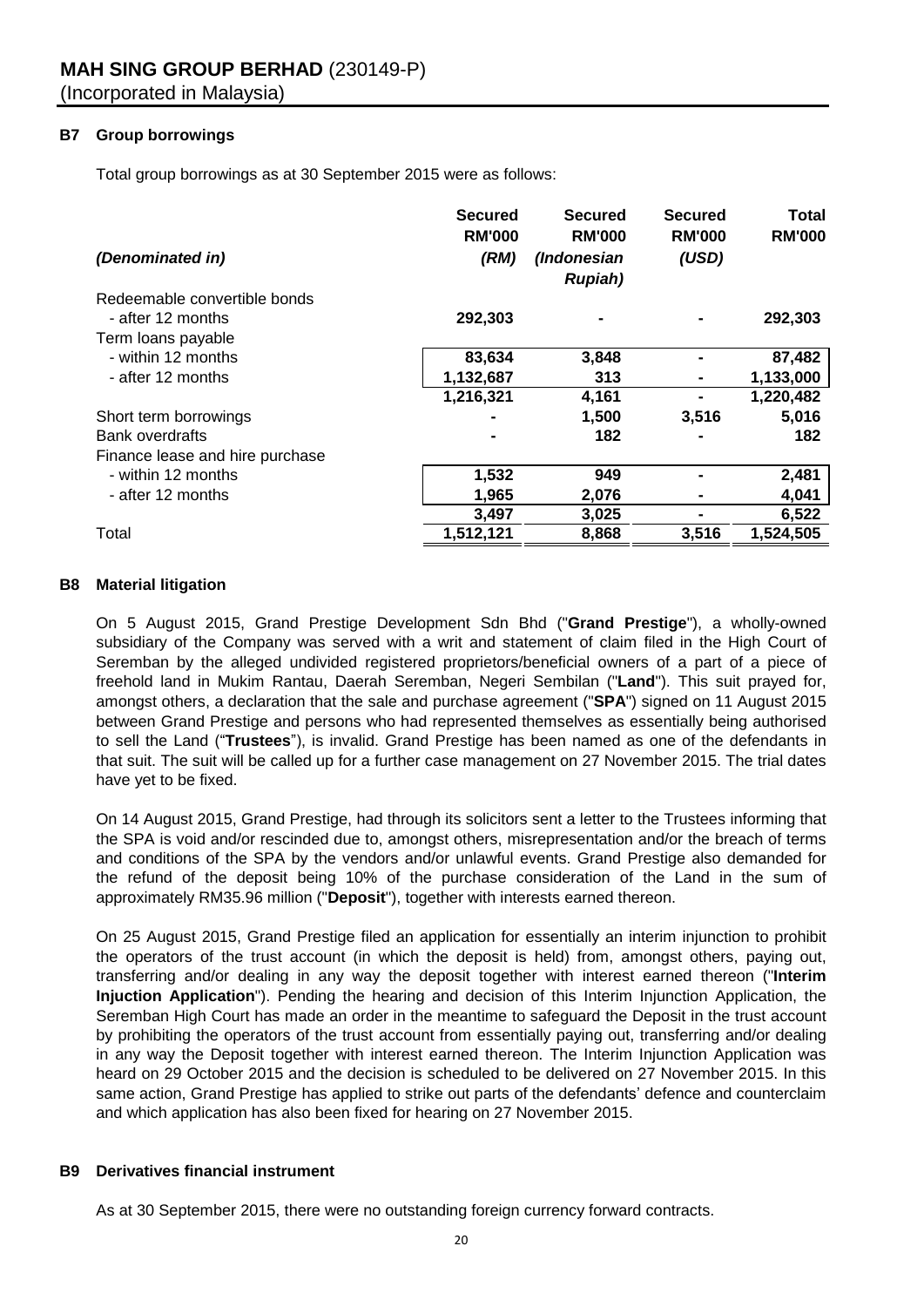## **B10 Realised and unrealised earnings or losses disclosure**

The retained earnings as at 30 September 2015 and 31 December 2014 were analysed as follows:

| 31/12/2014<br>30/09/2015<br><b>RM'000</b><br><b>RM'000</b><br>Total retained earnings of the Group<br>- Realised<br>1,113,027<br>1,022,547<br>- Unrealised<br>77,120<br>62,345<br>1,190,147<br>1,084,892<br>Total share of accumulated losses from associated company<br>- Realised<br>(73)<br>(73)<br>1,190,074<br>1,084,819<br>Consolidation adjustments<br>(789)<br>5,702<br>Total group retained earnings as per consolidated accounts<br>1,189,285<br>1,090,521 |  | (Restated) |
|----------------------------------------------------------------------------------------------------------------------------------------------------------------------------------------------------------------------------------------------------------------------------------------------------------------------------------------------------------------------------------------------------------------------------------------------------------------------|--|------------|
|                                                                                                                                                                                                                                                                                                                                                                                                                                                                      |  |            |
|                                                                                                                                                                                                                                                                                                                                                                                                                                                                      |  |            |
|                                                                                                                                                                                                                                                                                                                                                                                                                                                                      |  |            |
|                                                                                                                                                                                                                                                                                                                                                                                                                                                                      |  |            |
|                                                                                                                                                                                                                                                                                                                                                                                                                                                                      |  |            |
|                                                                                                                                                                                                                                                                                                                                                                                                                                                                      |  |            |
|                                                                                                                                                                                                                                                                                                                                                                                                                                                                      |  |            |
|                                                                                                                                                                                                                                                                                                                                                                                                                                                                      |  |            |
|                                                                                                                                                                                                                                                                                                                                                                                                                                                                      |  |            |
|                                                                                                                                                                                                                                                                                                                                                                                                                                                                      |  |            |
|                                                                                                                                                                                                                                                                                                                                                                                                                                                                      |  |            |

## **B11 Additional disclosures pursuant to para 16, Part A, Appendix 9B of Bursa Malaysia Securities Berhad Listing Requirements**

|                                                       | 3 months      | <b>Period</b> |
|-------------------------------------------------------|---------------|---------------|
|                                                       | ended         | ended         |
|                                                       | 30/09/2015    | 30/09/2015    |
|                                                       | <b>RM'000</b> | <b>RM'000</b> |
| Allowance for doubtful debts                          | (5,628)       | (11, 256)     |
| Depreciation and amortisation                         | (4, 498)      | (13, 489)     |
| Gain on redemption of investments in short term funds | 922           | 1,742         |
| Impairment of intangible assets                       | (188)         | (1, 126)      |
| Net foreign exchange loss                             | (322)         | (311)         |
| Net gain on foreign exchange forward contracts        |               | 93            |
| Reversal of write down of slow-moving inventories     | 35            | 526           |

Other than the items above which have been included in profit or loss, there were no impairment of assets or exceptional items which may have an effect on the results for the current financial period ended 30 September 2015.

## **B12 Dividend proposed**

No dividend has been proposed for the nine-months ended 30 September 2015.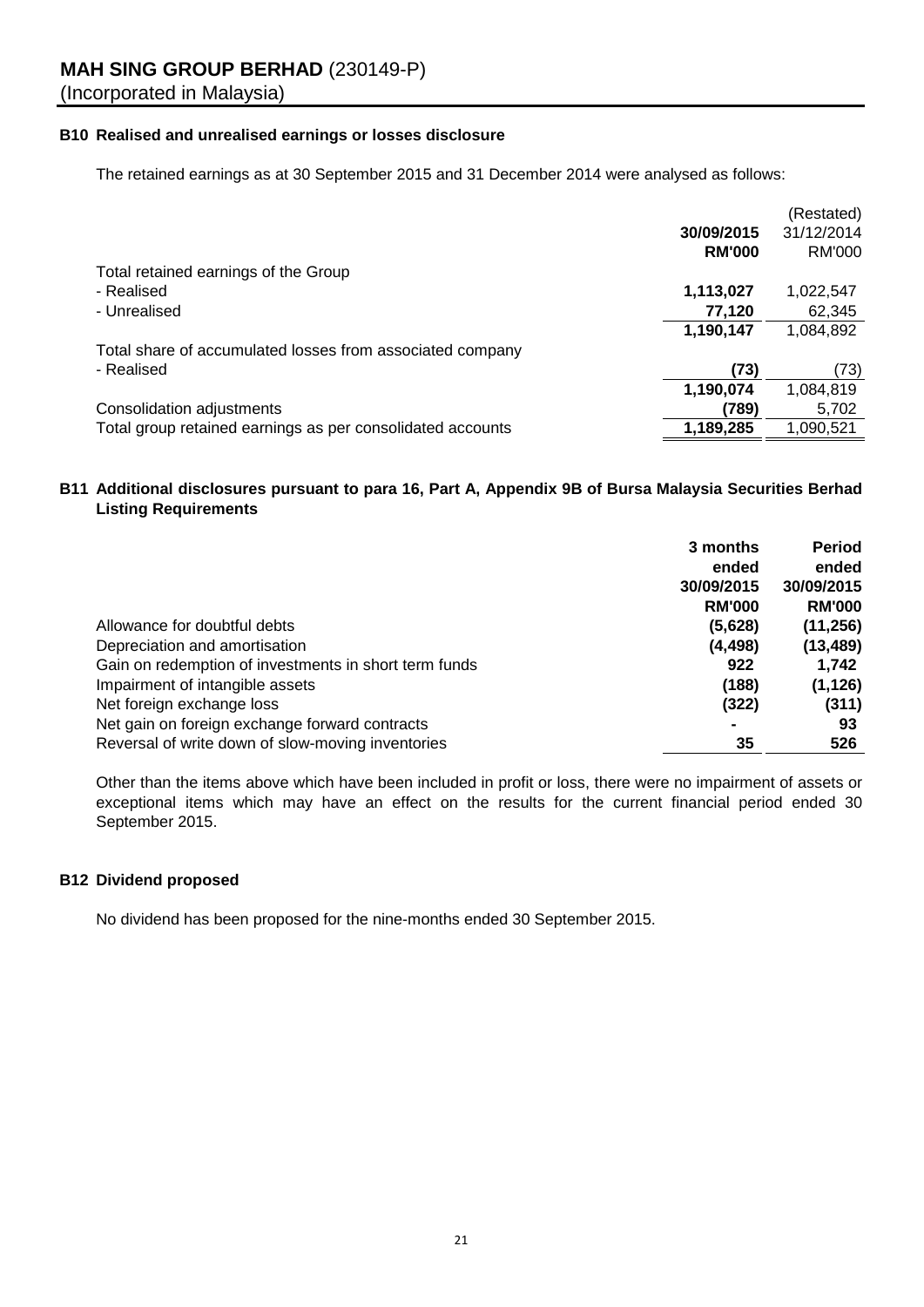## **B13 Earnings per share ("EPS")**

## **(a) Basic EPS**

The basic earnings per share has been calculated by dividing the Group's net profit attributable to ordinary equity holders for the financial period by the weighted average number of ordinary shares in issue.

|                                                                                 | 3 months ended |                          | <b>Period ended</b> |                          |
|---------------------------------------------------------------------------------|----------------|--------------------------|---------------------|--------------------------|
|                                                                                 | 30/09/2015     | (Restated)<br>30/09/2014 | 30/09/2015          | (Restated)<br>30/09/2014 |
| Net profit for the period (RM'000)<br>Distribution paid to holders of Perpetual | 84,402         | 90.166                   | 273,786             | 261,015                  |
| <b>Sukuk (RM'000)</b>                                                           | (18, 410)      |                          | (18,410)            |                          |
| Net profit for the period attributable to<br>ordinary equity holders (RM'000)   | 65,992         | 90.166                   | 255,376             | 261,015                  |
| Weighted average number of ordinary<br>shares in issue ('000)*                  | 2,409,417      | 1,963,718                | 2,317,860           | 1,931,203                |
| Basic EPS (sen)                                                                 | 2.74           | 4.59                     | 11.02               | 13.52                    |

## **(b) Diluted EPS**

The diluted earnings per share has been calculated by dividing the Group's net profit attributable to ordinary equity holders for the financial period by the weighted average number of ordinary shares that would have been in issue assuming conversion of bonds and full exercise of the remaining warrants, adjusted for the number of such ordinary shares that would have been issued at fair value.

|                                                                                           | 3 months ended |            | <b>Period ended</b> |            |  |
|-------------------------------------------------------------------------------------------|----------------|------------|---------------------|------------|--|
|                                                                                           |                | (Restated) |                     | (Restated) |  |
|                                                                                           | 30/09/2015     | 30/09/2014 | 30/09/2015          | 30/09/2014 |  |
| Net profit for the period attributable to ordinary<br>equity holders (RM'000)             | 65,992         | 90,166     | 255,376             | 261,015    |  |
|                                                                                           |                |            |                     |            |  |
| Weighted average number of ordinary<br>shares in issue ('000)*                            | 2,409,417      | 1,963,718  | 2,317,860           | 1,931,203  |  |
| Weighted average number of ordinary<br>shares deemed issued at no<br>consideration ('000) |                |            |                     |            |  |
| - Bonds conversion                                                                        | 100,447        | 63,413     | 88,946              | 63,413     |  |
| - Warrants B                                                                              | 36,500         | 18,145     | 31,760              | 18,325     |  |
| - Warrants C <sup>(1)</sup>                                                               | n/a            |            | n/a                 |            |  |
| Adjusted weighted average number of<br>ordinary shares ('000)                             | 2,546,364      | 2,045,276  | 2,438,566           | 2,012,941  |  |
| Diluted EPS (sen)                                                                         | 2.59           | 4.41       | 10.47               | 12.97      |  |

\* Comparative figures for the weighted average number of ordinary shares for both the basic and fully diluted earnings per ordinary share computations have been restated to reflect the adjustments arising from the Rights and Bonus Issues which were completed on 26 February 2015 and 11 June 2015 respectively.

(1) The effects of potential ordinary shares arising from the exercise of Warrants C is anti-dilutive and accordingly is excluded from the Diluted EPS computation above.